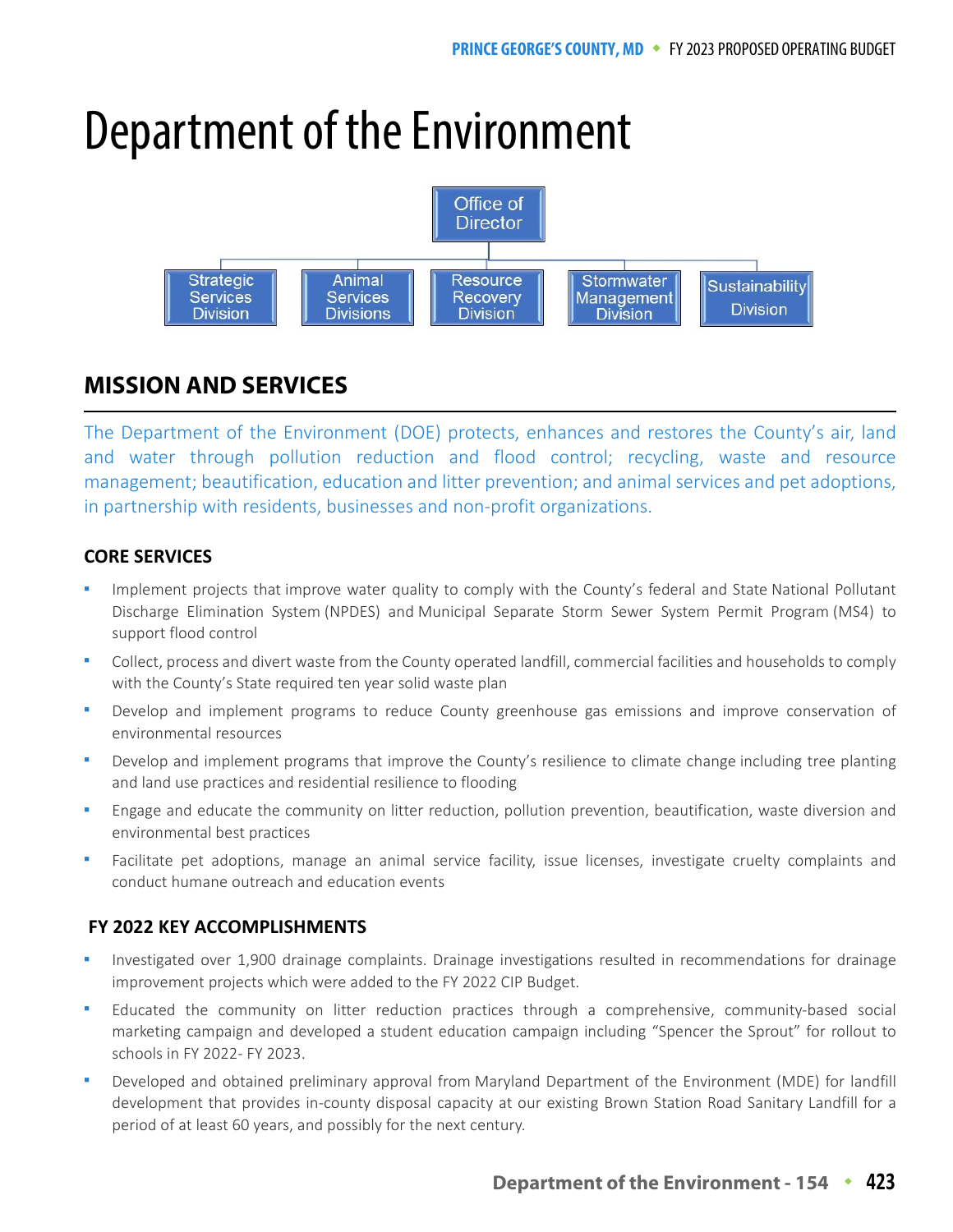#### **STRATEGIC FOCUS AND INITIATIVES FOR FY 2023**

The agency's top priorities in FY 2023 are:

- Investigate constituent service requests for flooding on private properties identifying problem sources and corrective measures.
- Increase the total number of impervious acres retrofitted with stormwater management controls that filter pollutants through the work of local, county-based businesses prioritizing projects that support regulatory requirements and flood alleviation co-benefits.
- Design the construction of Area C at the Brown Station Road Landfill to extend its useful life and expand the residential food scrap composting program.
- Expand the number of litter receptacles, provide alternatives to illegal dumping, enhance waste services and develop holistic educational and engagement tools around litter and illegal dumping.
- Support and expand the Student Youth Employment Program Climate Corps in an effort to mitigate and adapt to climate change.
- Increase the placement of animals in forever homes through community outreach and integrate animal control into County emergency services to best serve residents and their animal companions.

# **FY 2023 BUDGET SUMMARY**

The FY 2023 proposed budget for the Department of the Environment is \$228,606,400, an increase of \$22,637,200 or 11.0% over the FY 2022 approved budget.

|                         | FY 2021 Actual |         | FY 2022 Budget |         | FY 2022 Estimate |         | FY 2023 Proposed |         |
|-------------------------|----------------|---------|----------------|---------|------------------|---------|------------------|---------|
| <b>Fund Types</b>       | Amount         | % Total | <b>Amount</b>  | % Total | <b>Amount</b>    | % Total | <b>Amount</b>    | % Total |
| <b>Enterprise Funds</b> | \$156,948,680  | 95.8%   | \$200,190,900  | 97.2%   | \$191,872,900    | 97.3%   | \$221,832,500    | 97.0%   |
| General Fund            | 4,238,628      | 2.6%    | 5,334,000      | 2.6%    | 4,836,500        | 2.5%    | 6,712,700        | 2.9%    |
| <b>Grant Funds</b>      | 2,627,132      | $1.6\%$ | 444,300        | 0.2%    | 444,300          | 0.2%    | 61,200           | $0.0\%$ |
| <b>Total</b>            | \$163,814,440  | 100.0%  | \$205,969,200  | 100.0%  | \$197,153,700    | 100.0%  | \$228,606,400    | 100.0%  |

#### **Expenditures by Fund Type**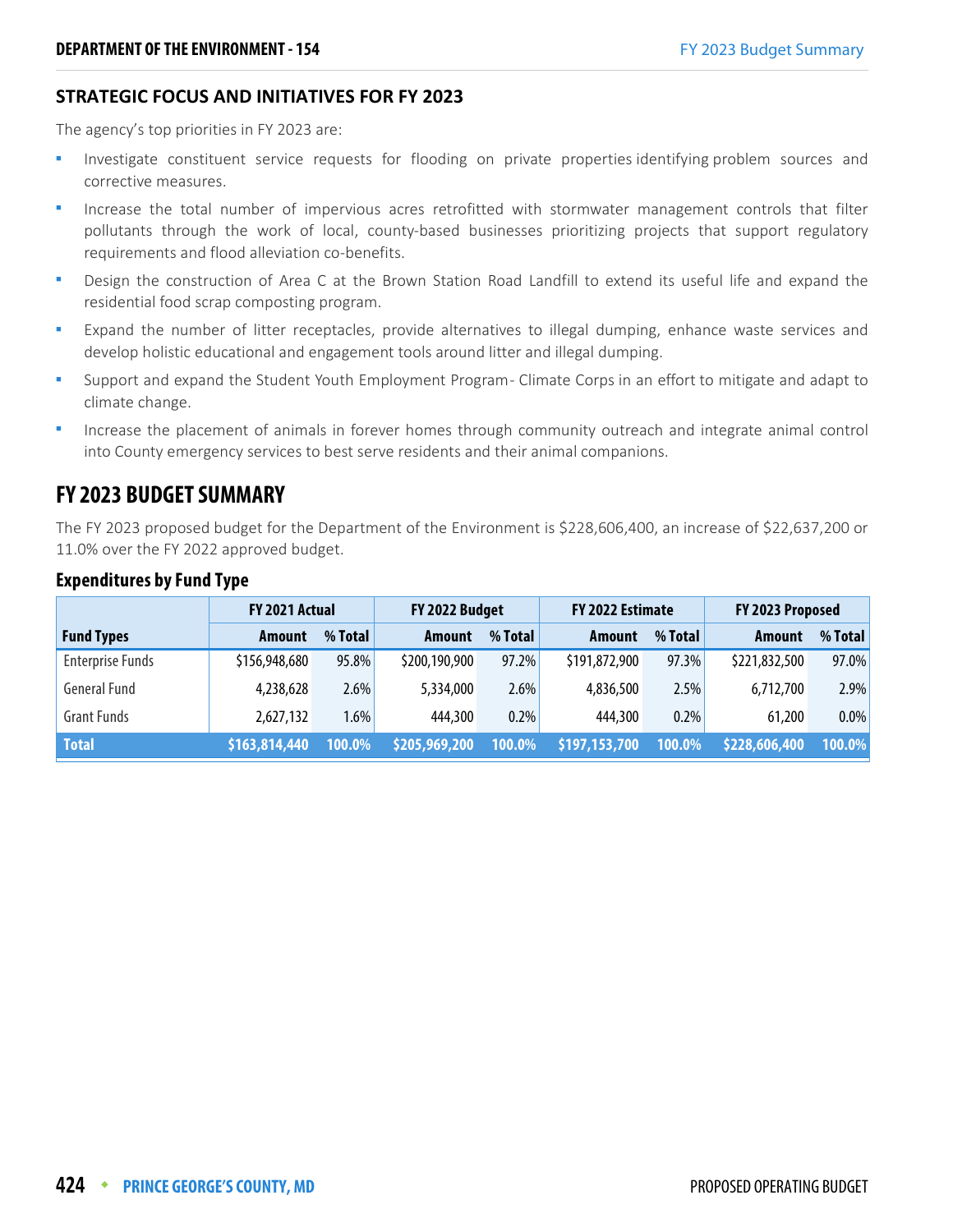#### **GENERAL FUND**

The FY 2023 proposed General Fund budget for the Department of the Environment is \$6,712,700, an increase of \$1,378,700 or 25.8% over the FY 2022 approved budget.

#### **Reconciliation from Prior Year**

|                                                                                                                                                                                                         | <b>Expenditures</b> |
|---------------------------------------------------------------------------------------------------------------------------------------------------------------------------------------------------------|---------------------|
| <b>FY 2022 Approved Budget</b>                                                                                                                                                                          | \$5,334,000         |
| <b>Increase Cost: Fringe Benefits</b> — Increase in the fringe benefit rate from 37.5% to 38.8% to align with projected costs<br>including adding a new position to the staffing complement             | \$465,400           |
| <b>Increase Cost: Compensation - Mandated Salary Requirements</b> — Annualization of FY 2022 salary adjustments and a<br>reduction in budgeted salary attrition                                         | 340,600             |
| <b>Increase Cost: Recovery Reduction</b> - A decrease in recoverable expenditures from the Solid Waste Enterprise funds<br>resulting from the elimination of recoveries in the Animal Services Division | 256,600             |
| Add: Compensation - New Position - Reflects a new Deputy Director position                                                                                                                              | 165,000             |
| Increase Cost: Technology Cost Allocation - Increase in OIT charges based on anticipated countywide costs for<br>technology                                                                             | 106,200             |
| <b>Increase Cost: Operating</b> — Increase in operating costs to align with historical trends                                                                                                           | 44,900              |
| <b>FY 2023 Proposed Budget</b>                                                                                                                                                                          | \$6,712,700         |

#### **GRANT FUNDS**

The FY 2023 proposed grant budget for the Department of the Environment is \$61,200, a decrease of \$383,100 or -86.2% under the FY 2022 approved budget.

|                                                                                                                                                               | <b>Expenditures</b> |
|---------------------------------------------------------------------------------------------------------------------------------------------------------------|---------------------|
| <b>FY 2022 Approved Budget</b>                                                                                                                                | \$444,300           |
| Add: New Grant - Community Cat Program                                                                                                                        | \$36,000            |
| <b>Reduce: Existing Program/Service</b> — Spay-A-Day Campaign                                                                                                 | (19, 100)           |
| <b>Remove: Prior Year Appropriation</b> — Maryland Department of Natural Resources (MDNR) - Chesapeake and Coastal<br><b>Grants Gateway Program Outcome 4</b> | (100,000)           |
| Remove: Prior Year Appropriation - FY 2022 Chesapeake Bay Trust (CBT) Watershed Assistance Grant Program<br>Development Track                                 | (150,000)           |
| Remove: Prior Year Appropriation - MDNR - Chesapeake and Coastal Grants Gateway Program Outcome 2                                                             | (150,000)           |
| <b>FY 2023 Proposed Budget</b>                                                                                                                                | \$61,200            |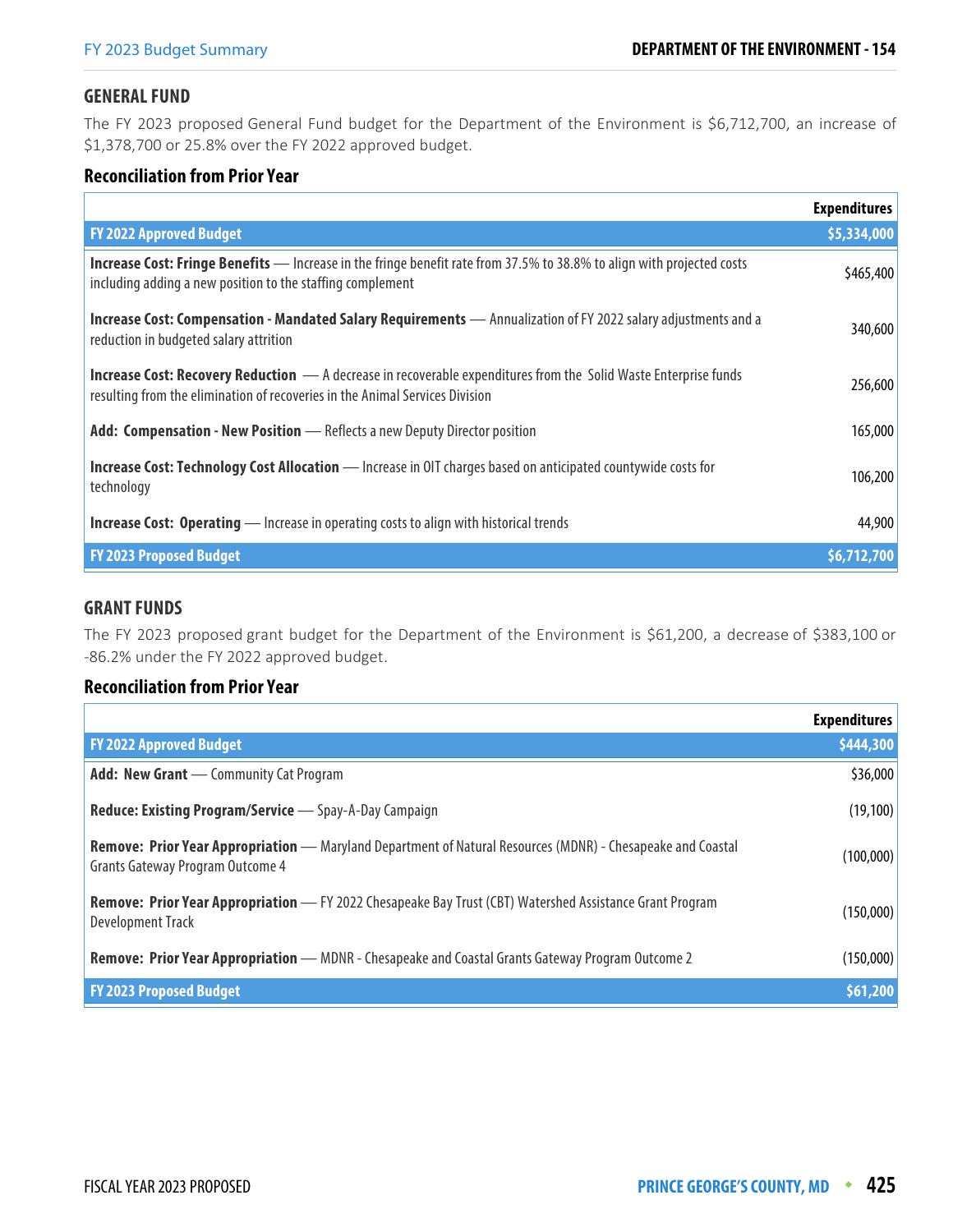#### **ENTERPRISE FUNDS**

#### **Solid Waste Enterprise Fund**

The FY 2023 proposed Solid Waste Management Enterprise Fund budget for the Department of the Environment is \$126,355,800, an increase of \$18,902,600 or 17.6% over the FY 2022 approved budget.

|                                                                                                                                                                                                                                                                                  | <b>Expenditures</b> |
|----------------------------------------------------------------------------------------------------------------------------------------------------------------------------------------------------------------------------------------------------------------------------------|---------------------|
| <b>FY 2022 Approved Budget</b>                                                                                                                                                                                                                                                   | \$107,453,200       |
| Increase Cost: Operating - Reflects the transfer out to the CIP to support the Brown Station Sanitary Landfill project                                                                                                                                                           | \$9,000,000         |
| <b>Increase Cost: Operating</b> — Increase in operating contract services primarily to support curbside trash, recycling and yard<br>waste collection requirements                                                                                                               | 7,160,700           |
| <b>Increase Cost: Operating</b> — Additional funding allocated for the purchase of organic carts and bins in support of the<br>expansion of the curbside food scraps collection and composting program                                                                           | 5,000,000           |
| <b>Increase Cost: Operating</b> - Net change to reflect an increase to support vehicle repair and maintenance costs at the<br>landfill garage, the Maryland Environmental Services (MES) master agreement requirements as well as a community<br>education and outreach campaign | 2,713,600           |
| <b>Increase Cost: Fringe Benefits</b> — Increase in the fringe benefit rate from 50.5% to 66.0% to align with projected costs                                                                                                                                                    | 1,715,800           |
| Increase Cost: Capital outlay - Increase due to additional funding for the replacement of essential landfill equipment                                                                                                                                                           | 1,450,000           |
| <b>Increase Cost: Operating</b> — Increase primarily due to adjustments to principal and interest based on debt schedule                                                                                                                                                         | 1,055,400           |
| Increase Cost: Compensation - Mandated Salary Requirements - Annualization of FY 2022 salary adjustments and a<br>decrease in budgeted salary vacancy lapse and attrition to meet program requirements                                                                           | 672,900             |
| Increase Cost: Technology Cost Allocation - Increase in OIT charges based on anticipated countywide costs for<br>technology                                                                                                                                                      | 140,400             |
| <b>Increase Cost: Operating</b> — Increase in funding in other operating cost to meet program requirements                                                                                                                                                                       | 46,500              |
| Decrease Cost: Recovery Increase - Reflects an increase in the Sandy Hill Landfill recoveries                                                                                                                                                                                    | (238,700)           |
| <b>Decrease Cost: Operating</b> — Decrease in interagency charges primarily resulting from the elimination for DPIE recoveries<br>from the Solid Waste fund                                                                                                                      | (9,814,000)         |
| <b>FY 2023 Proposed Budget</b>                                                                                                                                                                                                                                                   | \$126,355,800       |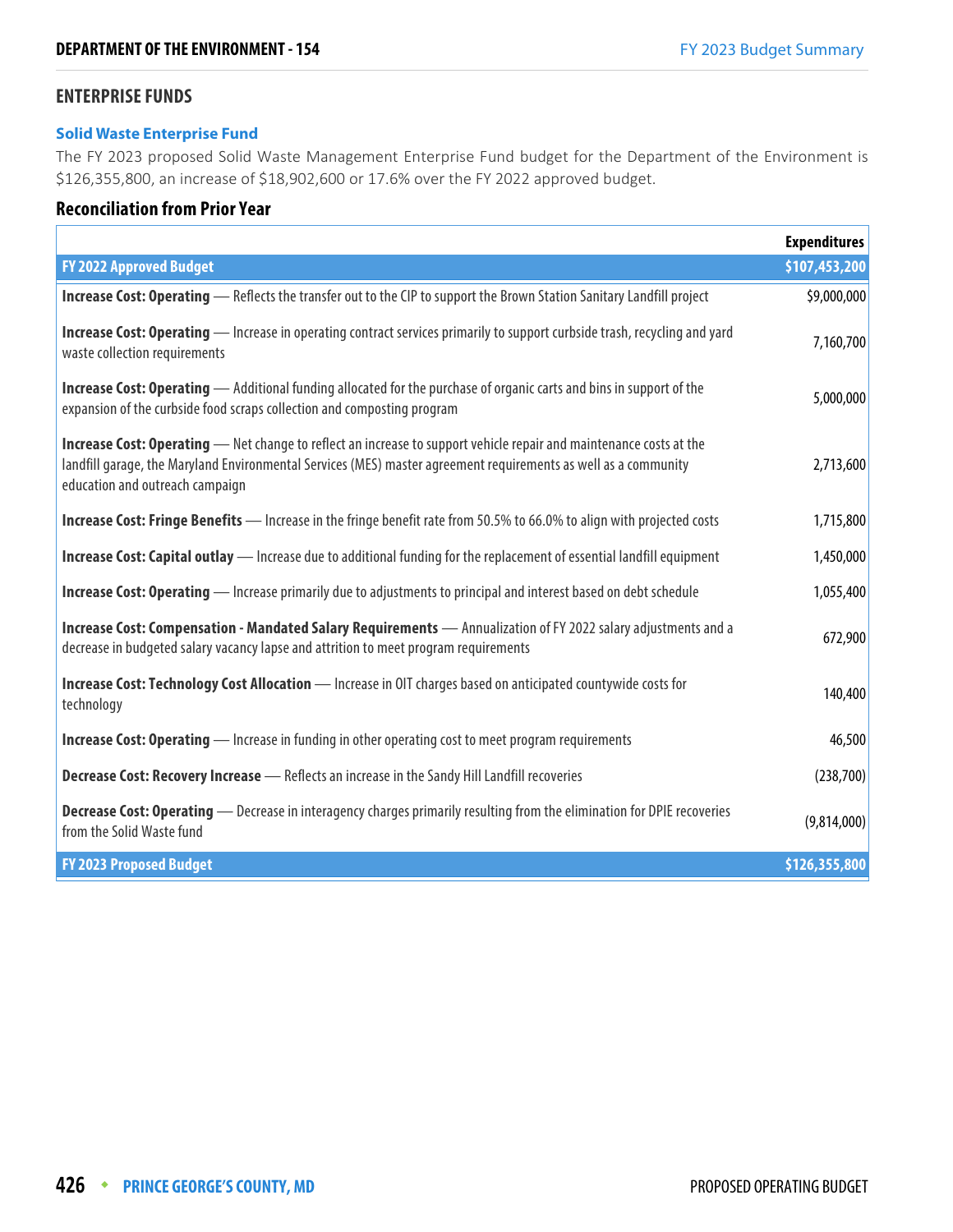#### **Stormwater Management Enterprise Fund**

The FY 2023 proposed Stormwater Management Enterprise Fund budget for the Department of the Environment is \$74,868,300, an increase of \$3,346,200 or 4.7% over the FY 2022 approved budget.

|                                                                                                                                                                                 | <b>Expenditures</b> |
|---------------------------------------------------------------------------------------------------------------------------------------------------------------------------------|---------------------|
| <b>FY 2022 Approved Budget</b>                                                                                                                                                  | \$71,522,100        |
| <b>Increase Cost: Recovery Reduction</b> - Decrease due to the elimination of recoveries from the capital improvement<br>program (CIP)                                          | \$3,623,000         |
| Increase Cost: Operating - Increase in principal and interest payments to align with anticipated costs                                                                          | 1,794,500           |
| <b>Increase Cost: Fringe Benefits</b> — Increase in the fringe benefit rate from 52.8% to 66.5% to align with projected costs                                                   | 880,700             |
| <b>Increase Cost: Operating</b> — Increase primarily to support implementation of the Climate Action Plan and residential flood<br>protection campaign                          | 427,000             |
| Increase Cost: Technology Cost Allocation - Increase in OIT charges based on anticipated countywide costs for<br>technology                                                     | 403,900             |
| <b>Increase Cost: Operating</b> — Funding is allocated to support the beautification and litter removal efforts in order to<br>improve the County's water quality               | 200,000             |
| <b>Add: Operating</b> — Funding provided for a new contract for a regional airport sound study                                                                                  | 180,000             |
| Increase Cost: Compensation - Mandated Salary Requirement - Annualization of FY 2022 salary adjustments offset<br>by an increase in budgeted salary attrition                   | 156,500             |
| <b>Increase Cost: Capital Outlay</b> — Funding supports the purchase and installation of dual solar trash and recycling stations                                                | 118,800             |
| <b>Decrease Cost: Operating</b> — Net reduction in operating primarily due to the removal of funding allocated for a grant cash<br>match; this funding is not needed in FY 2023 | (438, 200)          |
| <b>Decrease Cost: Operating</b> - Decrease primarily due to projected reduction in transfer to CIP                                                                              | (4,000,000)         |
| <b>FY 2023 Proposed Budget</b>                                                                                                                                                  | \$74,868,300        |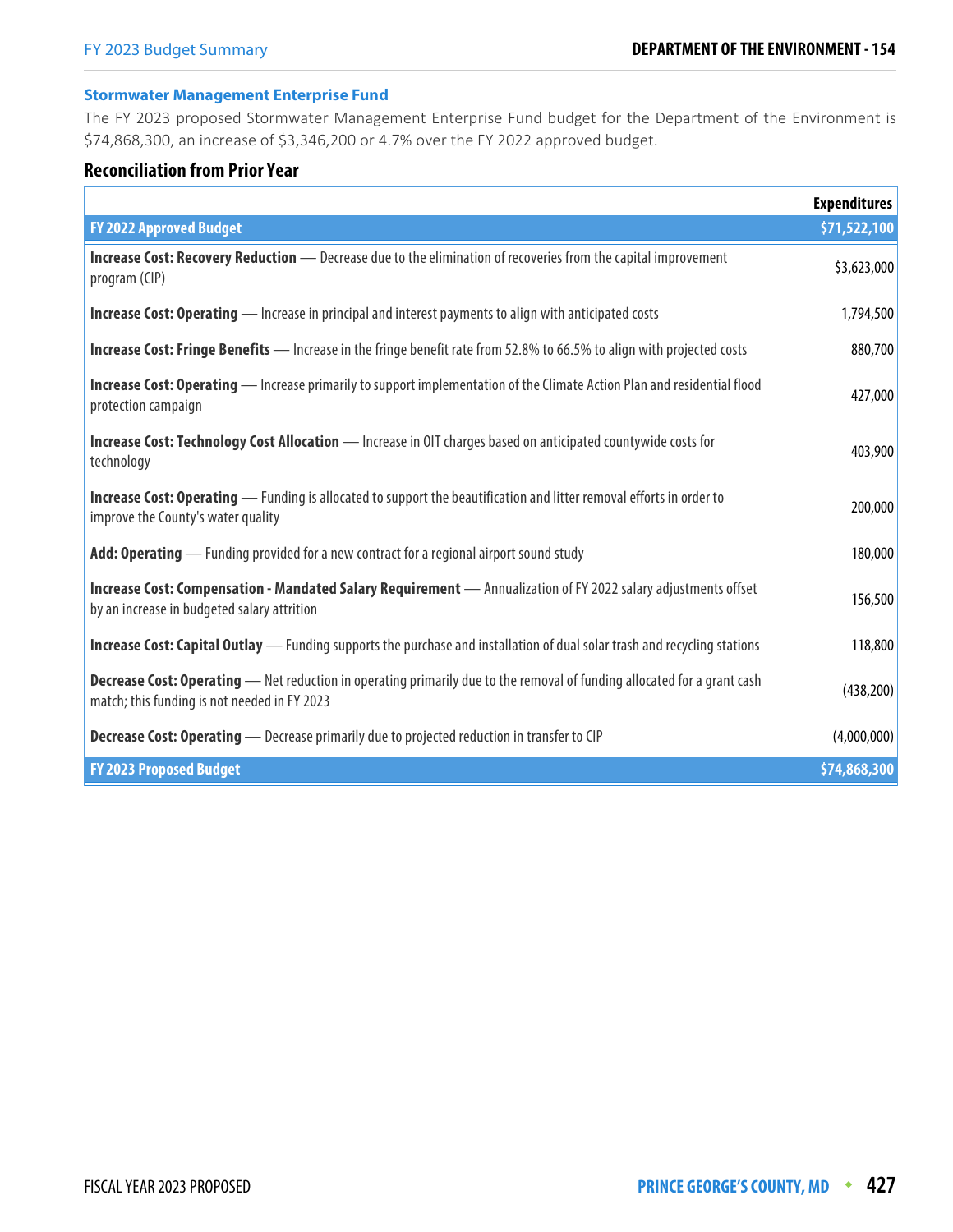#### **Local Watershed Protection & Restoration Fund**

The FY 2023 proposed Local Watershed Protection and Restoration Fund budget for the Department of the Environment is \$20,608,400, a decrease of \$607,200 or -2.9% under the FY 2022 approved budget.

|                                                                                                                                                                      | <b>Expenditures</b> |
|----------------------------------------------------------------------------------------------------------------------------------------------------------------------|---------------------|
| <b>FY 2022 Approved Budget</b>                                                                                                                                       | \$21,215,600        |
| <b>Increase Cost: Operating</b> — Increase includes funding for the Retrofit Rebate Program                                                                          | \$1,930,000         |
| <b>Increase Cost: Operating</b> — Increase primarily results from increases in maintenance and social program activities for the<br>Clean Water Partnership programs | 1,549,700           |
| Increase Cost: Compensation - Mandated Salary Requirements - Annualization of FY 2022 salary adjustments                                                             | 111,700             |
| <b>Increase Cost: Fringe Benefits</b> — Increase in the fringe benefit rate from 30.0% to 33.8% to align with projected costs                                        | 76,700              |
| <b>Decrease Cost: Operating</b> - Reflects the decrease in the transfer out to the Stormwater Management Fund                                                        | (1,000)             |
| <b>Decrease Cost: Operating</b> — Reflects a reduction in the projected cost for principal and interest payments                                                     | (4,274,300)         |
| <b>FY 2023 Proposed Budget</b>                                                                                                                                       | \$20,608,400        |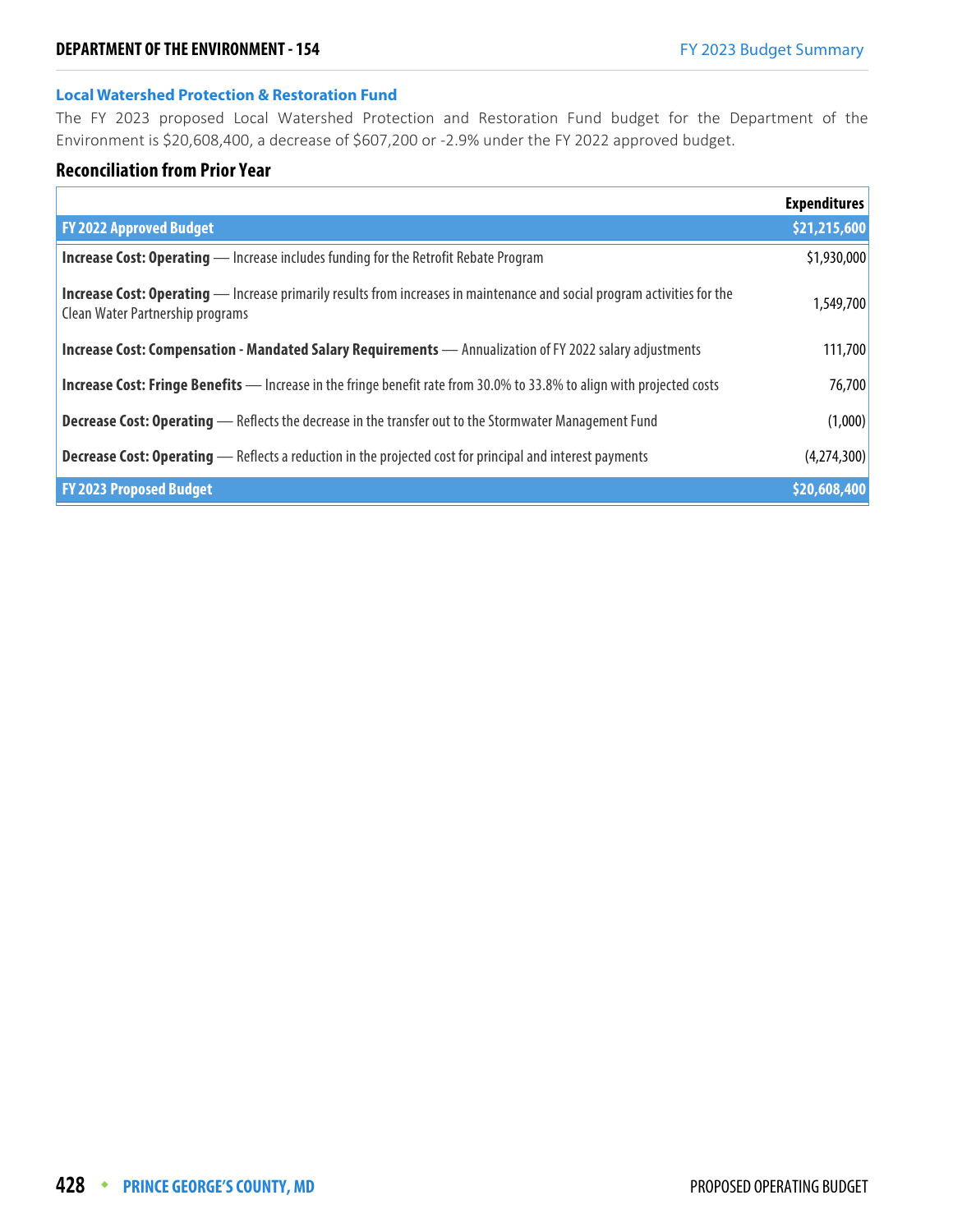# **STAFF AND BUDGET RESOURCES**

| Authorized<br><b>Positions</b> | FY 2021<br><b>Budget</b> | FY 2022<br><b>Budget</b> | FY 2023<br>Proposed | Change<br><b>FY22-FY23</b> |
|--------------------------------|--------------------------|--------------------------|---------------------|----------------------------|
| <b>General Fund</b>            |                          |                          |                     |                            |
| Full Time - Civilian           | 114                      | 114                      | 115                 | 1                          |
| Full Time - Sworn              | $\Omega$                 | $\Omega$                 | $\Omega$            | $\Omega$                   |
| Subtotal - FT                  | 114                      | 114                      | 115                 | 1                          |
| Part Time                      | 0                        | $\Omega$                 | $\Omega$            | 0                          |
| <b>Limited Term</b>            | $\Omega$                 | $\Omega$                 | 0                   | 0                          |
|                                |                          |                          |                     |                            |
| <b>Enterprise Funds</b>        |                          |                          |                     |                            |
| Full Time - Civilian           | 216                      | 216                      | 216                 | 0                          |
| Full Time - Sworn              | $\Omega$                 | $\Omega$                 | $\Omega$            | $\Omega$                   |
| Subtotal - FT                  | 216                      | 216                      | 216                 | $\Omega$                   |
| Part Time                      | 0                        | $\Omega$                 | $\Omega$            | 0                          |
| <b>Limited Term</b>            | $\Omega$                 | $\theta$                 | 0                   | 0                          |
|                                |                          |                          |                     |                            |
| <b>TOTAL</b>                   |                          |                          |                     |                            |
| Full Time - Civilian           | 330                      | 330                      | 331                 | $\mathbf{1}$               |
| Full Time - Sworn              | $\Omega$                 | $\Omega$                 | $\Omega$            | $\Omega$                   |
| Subtotal - FT                  | 330                      | 330                      | 331                 | 1                          |
| Part Time                      | 0                        | $\Omega$                 | $\Omega$            | 0                          |
| <b>Limited Term</b>            | 0                        | $\theta$                 | 0                   | 0                          |

|                                      |              | FY 2023      |                 |  |  |
|--------------------------------------|--------------|--------------|-----------------|--|--|
| Positions By Classification          | Full<br>Time | Part<br>Time | Limited<br>Term |  |  |
| <b>Account Clerk</b>                 | 1            | 0            | 0               |  |  |
| Administrative Aide                  | 18           | U            | 0               |  |  |
| Administrative Assistant             | 18           | 0            | 0               |  |  |
| Administrative Specialist            | 16           | 0            | 0               |  |  |
| Animal Care Attendant                | 27           | 0            | 0               |  |  |
| Animal Care Attendant<br>Supervisor  | 6            | 0            | 0               |  |  |
| <b>Animal Control Officer</b>        | 16           | 0            | 0               |  |  |
| <b>Associate Director</b>            | 5            | 0            | 0               |  |  |
| <b>Budget Aide</b>                   | 0            | U            | U               |  |  |
| <b>Budget Management Analyst</b>     | 6            | 0            | U               |  |  |
| <b>Citizens Services Specialist</b>  | 2            | 0            | 0               |  |  |
| <b>Community Development</b><br>Aide | 16           | 0            | 0               |  |  |
| <b>Community Developer</b>           | 1            | 0            | 0               |  |  |

|                                               | FY 2023             |                  |                  |
|-----------------------------------------------|---------------------|------------------|------------------|
| Positions By Classification                   | Full<br><b>Time</b> | Part<br>Time     | Limited<br>Term  |
| <b>Construct Standards Code</b>               |                     |                  |                  |
| <b>Enforcement Officer</b>                    | 1                   | 0                | 0                |
| <b>Construction Standards</b><br>Inspector    | 4                   | 0                | 0                |
| Contract Project Coordinator                  | 6                   | 0                | 0                |
| Crew Supervisor                               | 6                   | 0                | 0                |
| Deputy Director                               | $\overline{2}$      | 0                | 0                |
| <b>Director</b>                               | 1                   | 0                | 0                |
| Engineer                                      | 32                  | 0                | 0                |
| Engineering Technician                        | 3                   | 0                | 0                |
| <b>Equipment Operator</b>                     | 31                  | 0                | 0                |
| Executive Administrative Aide                 | 1                   | 0                | 0                |
| Garage Supervisor                             | 1                   | 0                | $\theta$         |
| <b>General Clerk</b>                          | 9                   | 0                | 0                |
| Heavy Equipment Mechanic                      | 4                   | 0                | 0                |
| Human Resources Analyst                       | 1                   | 0                | 0                |
| Information Technology<br>Manager             | 1                   | 0                | 0                |
| Information Technology<br>Project Coordinator | 3                   | 0                | 0                |
| Investigator                                  | 1                   | 0                | $\theta$         |
| Laborer                                       | 37                  | 0                | 0                |
| Master Equipment Mechanic                     | 1                   | 0                | 0                |
| Planner                                       | 16                  | 0                | 0                |
| Procurement Officer                           | 1                   | 0                | 0                |
| Programmer-Systems Analyst                    | 4                   | 0                | 0                |
| <b>Property Attendant</b>                     | 3                   | 0                | 0                |
| <b>Public Information Officer</b>             | 1                   | 0                | 0                |
| Radio Dispatcher                              | 3                   | 0                | 0                |
| Refuse Collection Inspector                   | 14                  | $\Omega$         | 0                |
| Refuse Collection Supervisor                  | 3                   | $\boldsymbol{0}$ | $\boldsymbol{0}$ |
| <b>Supervisor Landfill Operations</b>         | 1                   | $\mathbf 0$      | 0                |
| Supply Technician                             | 1                   | 0                | 0                |
| Supply-Property Clerk                         | 2                   | $\mathbf 0$      | 0                |
| Weighmaster                                   | $\overline{4}$      | $\mathbf 0$      | 0                |
| <b>Property Standards Inspector</b>           | 1                   | 0                | 0                |
| <b>TOTAL</b>                                  | 331                 | 0                | 0                |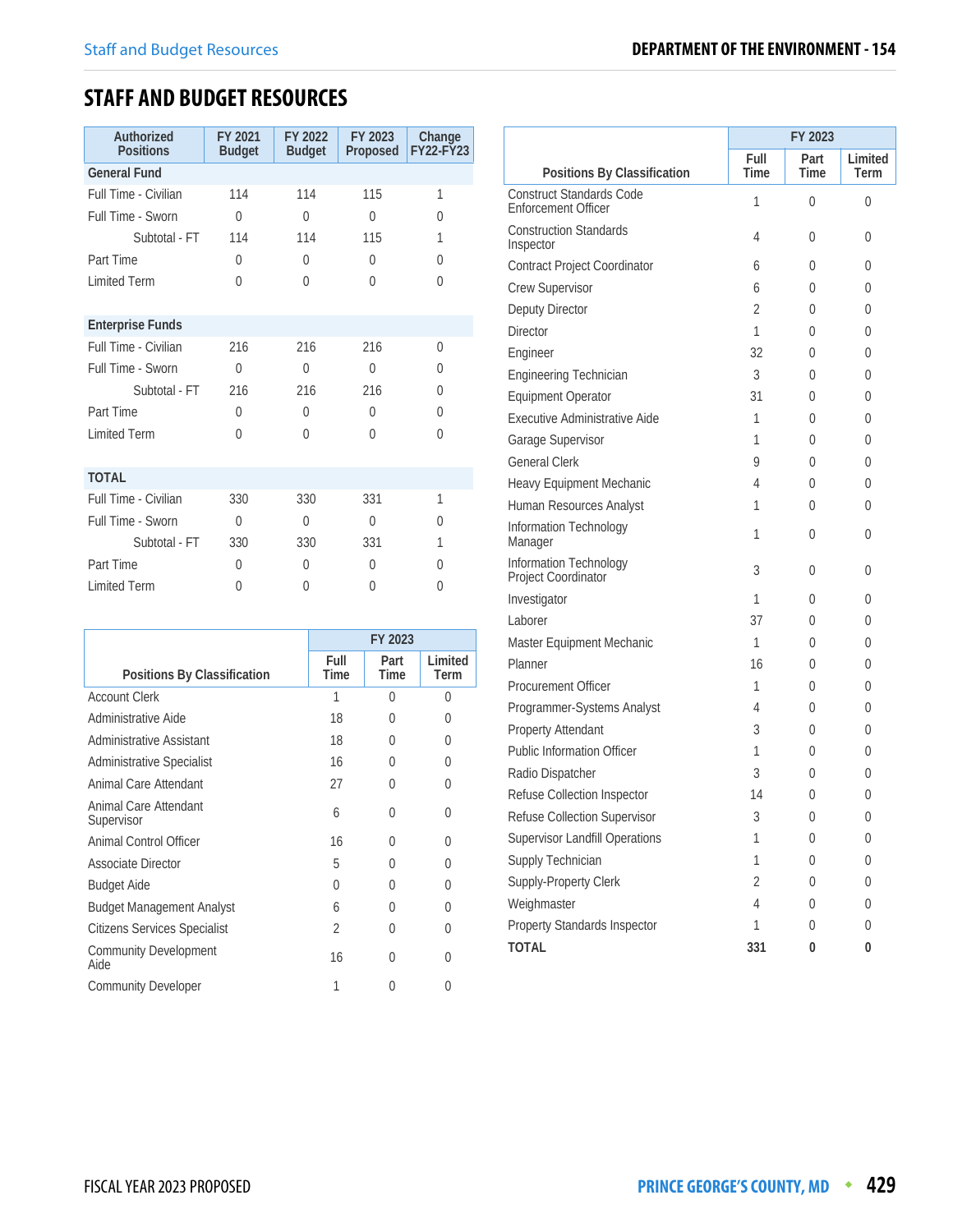|                        | <b>FY 2021</b> | <b>FY 2022</b> | <b>FY 2022</b>  | FY 2023         | <b>Change FY22-FY23</b> |             |
|------------------------|----------------|----------------|-----------------|-----------------|-------------------------|-------------|
| <b>Category</b>        | <b>Actual</b>  | <b>Budget</b>  | <b>Estimate</b> | <b>Proposed</b> | Amount $(5)$            | Percent (%) |
| Compensation           | \$6,509,451    | \$6,719,000    | \$5,996,300     | \$7,224,600     | \$505,600               | 7.5%        |
| <b>Fringe Benefits</b> | 2,502,007      | 2,519,500      | 2,302,400       | 2,984,900       | 465,400                 | 18.5%       |
| <b>Operating</b>       | 1,372,117      | 1,504,200      | 1,480,200       | 1,655,300       | 151,100                 | 10.0%       |
| Capital Outlay         | 10,911         |                |                 |                 |                         |             |
| <b>SubTotal</b>        | \$10,394,486   | \$10,742,700   | \$9,778,900     | \$11,864,800    | \$1,122,100             | 10.4%       |
| Recoveries             | (6, 155, 858)  | (5,408,700)    | (4,942,400)     | (5, 152, 100)   | 256,600                 | $-4.7%$     |
| <b>Total</b>           | \$4,238,628    | \$5,334,000    | \$4,836,500     | \$6,712,700     | \$1,378,700             | 25.8%       |

## **Expenditures by Category - General Fund**

In FY 2023, compensation expenditures increase 7.5% over the FY 2022 budget primarily due to the annualization of FY 2022 merit increases, the addition of a new Deputy Director position and a reduction in budgeted attrition. Compensation costs includes funding for 113 out of 115 full time positions. Fringe benefit expenditures increase 18.5% over the FY 2022 budget to align with projected costs and changes in compensation.

Operating expenditures increase 10.0% over the FY 2022 budget due to an increase in the OIT technology allocation charge as well as funding for technology software and equipment. Funding is allocated for the operational needs of the animal shelter including food, supplies and veterinary services.

Recoveries decrease -4.7% under the FY 2022 budget to reflect the removal of Animal Services Division recoveries from the Solid Waste fund.

#### **Expenditures by Division - General Fund**

|                           | <b>FY 2021</b> | <b>FY 2022</b> | <b>FY 2022</b>  | FY 2023         | <b>Change FY22-FY23</b> |             |
|---------------------------|----------------|----------------|-----------------|-----------------|-------------------------|-------------|
| Category                  | <b>Actual</b>  | <b>Budget</b>  | <b>Estimate</b> | <b>Proposed</b> | Amount $(5)$            | Percent (%) |
| Office of the Director    | \$85,568       | \$198,900      | \$173,600       | \$297,600       | \$98,700                | 49.6%       |
| <b>Strategic Services</b> | 132.496        | 253,700        | 242,800         | 274,900         | 21,200                  | $8.4\%$     |
| <b>Animal Services</b>    | 4,020,564      | 4,881,400      | 4,420,100       | 6,140,200       | 1,258,800               | 25.8%       |
| <b>Total</b>              | \$4,238,628    | \$5,334,000    | \$4,836,500     | \$6,712,700     | \$1,378,700             | 25.8%       |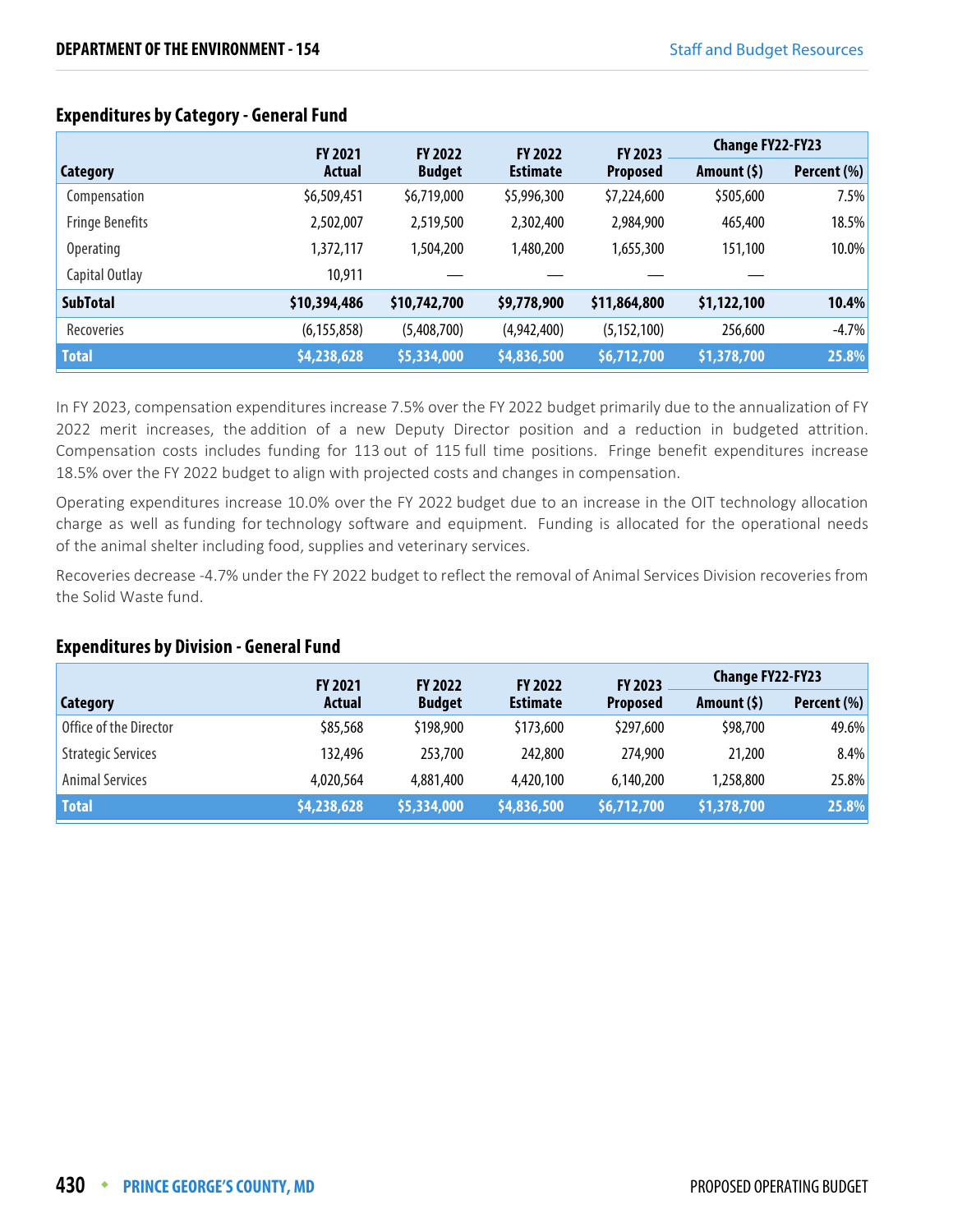# **General Fund - Division Summary**

|                                     | <b>FY 2021</b> | <b>FY 2022</b> | <b>FY 2022</b>  | FY 2023         | <b>Change FY22-FY23</b> |             |
|-------------------------------------|----------------|----------------|-----------------|-----------------|-------------------------|-------------|
| <b>Category</b>                     | <b>Actual</b>  | <b>Budget</b>  | <b>Estimate</b> | <b>Proposed</b> | Amount (\$)             | Percent (%) |
| <b>Office of the Director</b>       |                |                |                 |                 |                         |             |
| Compensation                        | \$1,009,027    | \$1,384,000    | \$1,214,800     | \$1,869,100     | \$485,100               | 35.1%       |
| <b>Fringe Benefits</b>              | 748,267        | 519,000        | 423,000         | 970,300         | 451,300                 | 87.0%       |
| Operating                           | 74,190         | 85,900         | 100,100         | 136,700         | 50,800                  | 59.1%       |
| Capital Outlay                      |                |                |                 |                 |                         |             |
| <b>SubTotal</b>                     | \$1,831,483    | \$1,988,900    | \$1,737,900     | \$2,976,100     | \$987,200               | 49.6%       |
| Recoveries                          | (1,745,915)    | (1,790,000)    | (1, 564, 300)   | (2,678,500)     | (888, 500)              | 49.6%       |
| <b>Total Office of the Director</b> | \$85,568       | \$198,900      | \$173,600       | \$297,600       | \$98,700                | 49.6%       |
| <b>Strategic Services</b>           |                |                |                 |                 |                         |             |
| Compensation                        | \$1,999,763    | \$1,639,800    | \$1,534,400     | \$1,704,000     | \$64,200                | 3.9%        |
| <b>Fringe Benefits</b>              | 643,989        | 615,000        | 607,800         | 713,800         | 98,800                  | 16.1%       |
| <b>Operating</b>                    | 241,802        | 282,700        | 286,300         | 330,700         | 48,000                  | 17.0%       |
| Capital Outlay                      |                |                |                 |                 |                         |             |
| <b>SubTotal</b>                     | \$2,885,554    | \$2,537,500    | \$2,428,500     | \$2,748,500     | \$211,000               | 8.3%        |
| Recoveries                          | (2,753,057)    | (2,283,800)    | (2, 185, 700)   | (2,473,600)     | (189, 800)              | 8.3%        |
| <b>Total Strategic Services</b>     | \$132,496      | \$253,700      | \$242,800       | \$274,900       | \$21,200                | 8.4%        |
| <b>Animal Services</b>              |                |                |                 |                 |                         |             |
| Compensation                        | \$3,500,661    | \$3,695,200    | \$3,247,100     | \$3,651,500     | \$(43,700)              | $-1.2%$     |
| <b>Fringe Benefits</b>              | 1,109,752      | 1,385,500      | 1,271,600       | 1,300,800       | (84,700)                | $-6.1%$     |
| <b>Operating</b>                    | 1,056,125      | 1,135,600      | 1,093,800       | 1,187,900       | 52,300                  | 4.6%        |
| Capital Outlay                      | 10,911         |                |                 |                 |                         |             |
| <b>SubTotal</b>                     | \$5,677,449    | \$6,216,300    | \$5,612,500     | \$6,140,200     | \$(76, 100)             | $-1.2%$     |
| Recoveries                          | (1,656,886)    | (1,334,900)    | (1, 192, 400)   |                 | 1,334,900               | $-100.0\%$  |
| <b>Total Animal Services</b>        | \$4,020,564    | \$4,881,400    | \$4,420,100     | \$6,140,200     | \$1,258,800             | 25.8%       |
| <b>Total</b>                        | \$4,238,628    | \$5,334,000    | \$4,836,500     | \$6,712,700     | \$1,378,700             | 25.8%       |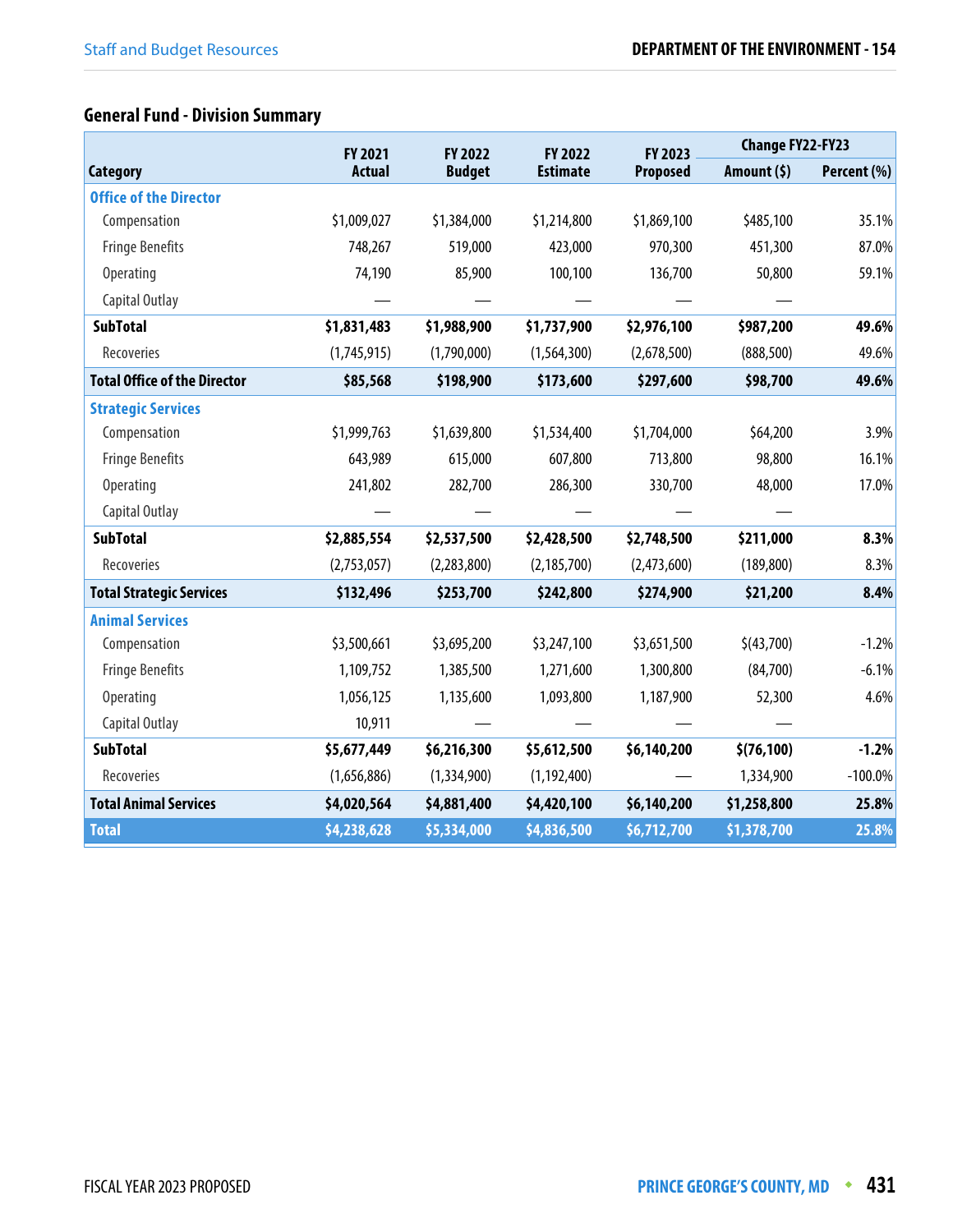#### **Office of the Director**

The Office of the Director provides policy guidance, coordination and administrative support to the Department of the Environment and seven operational and management divisions. The office also oversees development of environmental policies and programs, coordinates environmental planning and management activities between the County and local, State and federal agencies as well as ensures compliance with all related laws and regulations. The Director's Office also coordinates the agency's publication, outreach and education activities through the reorganized Communications Office and actively participates in the County's legislative process and community outreach through the Community and Legislative Affairs Office.

#### **Fiscal Summary**

In FY 2023, the division expenditures increase \$98,700 or 49.6% over the FY 2022 budget. Staffing resources increase by one position over the FY 2022 budget. The primary budget changes include:

- **An increase in compensation to fund a new Deputy** Director position and the annualization of FY 2022 salary adjustments.
- An increase in fringe benefits due to changes in compensation and projected costs.
- **An** increase in recoveries to align with anticipated expenditures.

|                      | <b>FY 2022</b> | FY 2023         |          | <b>Change FY22-FY23</b> |
|----------------------|----------------|-----------------|----------|-------------------------|
|                      | <b>Budget</b>  | <b>Proposed</b> |          | Amount (\$) Percent (%) |
| <b>Total Budget</b>  | \$198,900      | \$297,600       | \$98,700 | 49.6%                   |
| <b>STAFFING</b>      |                |                 |          |                         |
| Full Time - Civilian | 15             | 16              |          | 6.7%                    |
| Full Time - Sworn    | 0              | $\theta$        | 0        | $0.0\%$                 |
| <b>Subtotal - FT</b> | 15             | 16              | П        | 6.7%                    |
| Part Time            | 0              | 0               | 0        | $0.0\%$                 |
| <b>Limited Term</b>  | 0              | 0               | 0        | 0.0%                    |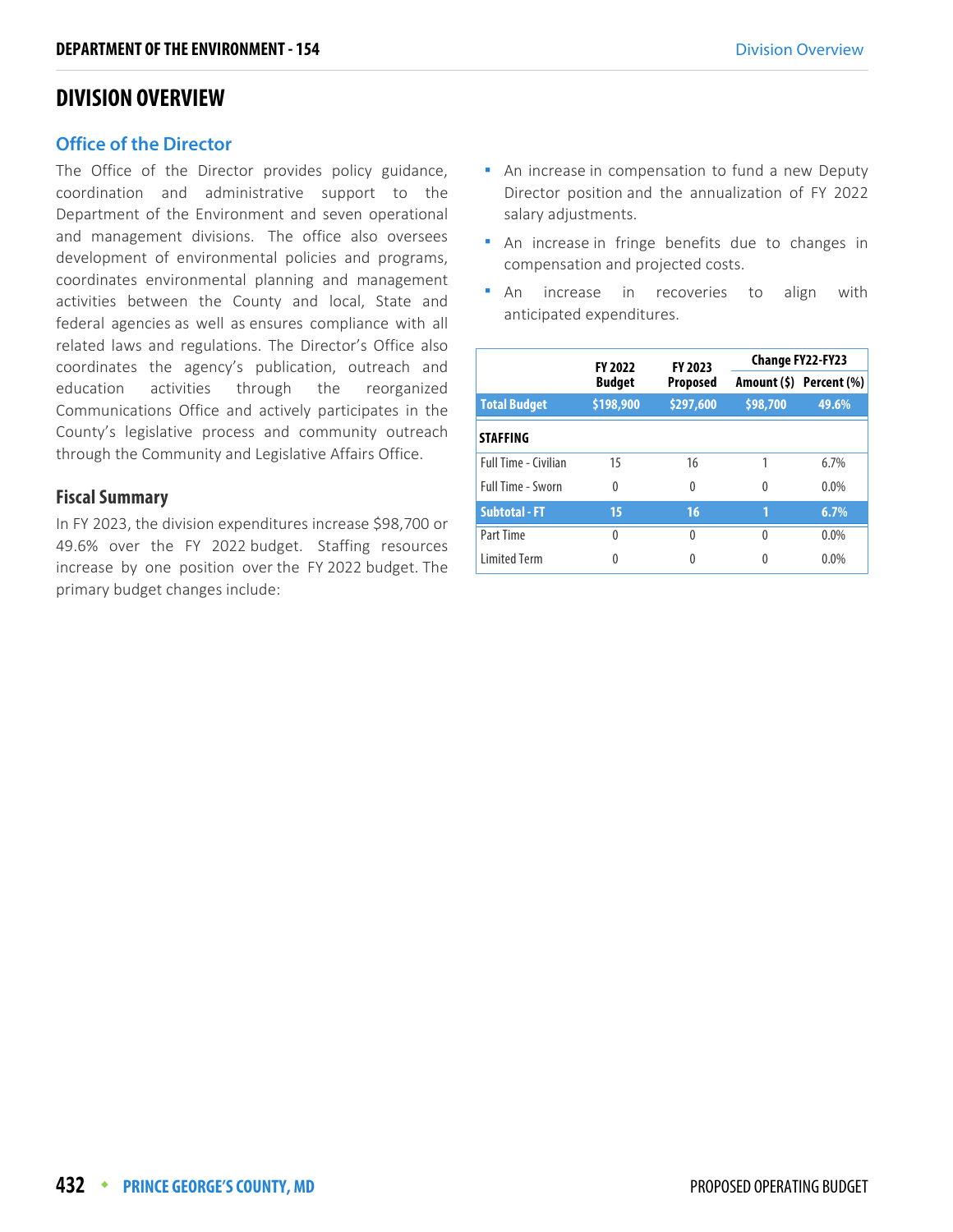#### **Strategic Services**

The Strategic Services Division manages the agency's budget and procurement activities and provides agencywide human resources support, training and information technology support. In addition, the division oversees boards and commissions that monitor and regulate various County businesses and enforcement activities.

#### **Fiscal Summary**

In FY 2023, the division expenditures increase \$21,200 or 8.4% over the FY 2022 budget. Staffing resources remain unchanged from the FY 2022 budget. The primary budget changes include:

- An increase in compensation due to a reduction in salary lapse and attrition.
- **Finge benefit expenses increase based on projected** costs.
- An increase in operating to align with historical spending trends and to meet program requirements.
- **An increase in recoveries to align with anticipated** expenditures.

|                             | <b>FY 2022</b> | FY 2023         |          | Change FY22-FY23        |  |  |
|-----------------------------|----------------|-----------------|----------|-------------------------|--|--|
|                             | <b>Budget</b>  | <b>Proposed</b> |          | Amount (\$) Percent (%) |  |  |
| <b>Total Budget</b>         | \$253,700      | \$274,900       | \$21,200 | 8.4%                    |  |  |
| <b>STAFFING</b>             |                |                 |          |                         |  |  |
| <b>Full Time - Civilian</b> | 21             | 21              | $\Omega$ | $0.0\%$                 |  |  |
| Full Time - Sworn           | $\Omega$       | 0               | $\Omega$ | $0.0\%$                 |  |  |
| <b>Subtotal - FT</b>        | 21             | 21              | $\bf{0}$ | $0.0\%$                 |  |  |
| Part Time                   | $\theta$       | 0               | $\Omega$ | 0.0%                    |  |  |
| <b>Limited Term</b>         | 0              |                 |          | 0.0%                    |  |  |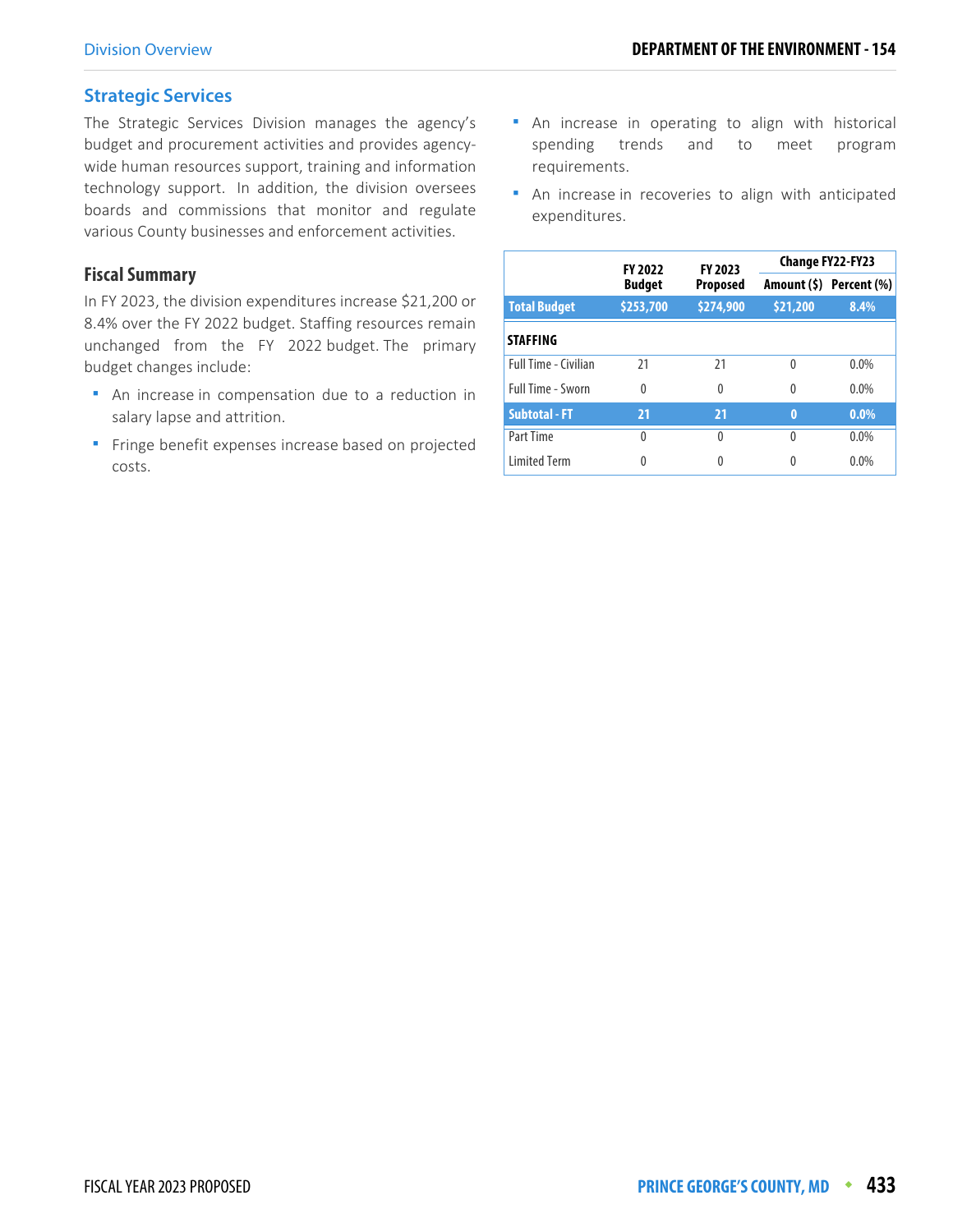#### **Animal Services**

The Animal Services Division maintains animal adoption and redemption programs; licenses dogs, cats and ferrets; impounds and assists stray, vicious or sick animals; inspects holding facilities and pet stores; and investigates animal cruelty complaints. Volunteer and educational programs are provided to encourage proper care and humane treatment of animals.

#### **Fiscal Summary**

In FY 2023, the division expenditures increase \$1,258,800 or 25.8% over the FY 2022 budget. Staffing resources remain unchanged from the FY 2022 budget. The primary budget changes include:

- **A** decrease in compensation due to attrition and salary lapse.
- A decrease in fringe benefits due to changes in compensation and reflecting the current fringe rate.
- **An increase in operating to support additional spay** and neuter as well as emergency veterinary care costs.
- **Elimination of recoveries to reflect the removal of** the Animal Services Division recoveries from the Solid Waste fund.

|                             | <b>FY 2022</b> | <b>FY 2023</b>  | <b>Change FY22-FY23</b> |                         |  |
|-----------------------------|----------------|-----------------|-------------------------|-------------------------|--|
|                             | <b>Budget</b>  | <b>Proposed</b> |                         | Amount (\$) Percent (%) |  |
| <b>Total Budget</b>         | \$4,881,400    | \$6,140,200     | \$1,258,800             | 25.8%                   |  |
| <b>STAFFING</b>             |                |                 |                         |                         |  |
| <b>Full Time - Civilian</b> | 78             | 78              | 0                       | $0.0\%$                 |  |
| Full Time - Sworn           | $\Omega$       | 0               | $\Omega$                | $0.0\%$                 |  |
| <b>Subtotal - FT</b>        | 78             | 78              | $\bf{0}$                | $0.0\%$                 |  |
| Part Time                   | 0              | 0               | 0                       | $0.0\%$                 |  |
| <b>Limited Term</b>         |                |                 |                         | 0.0%                    |  |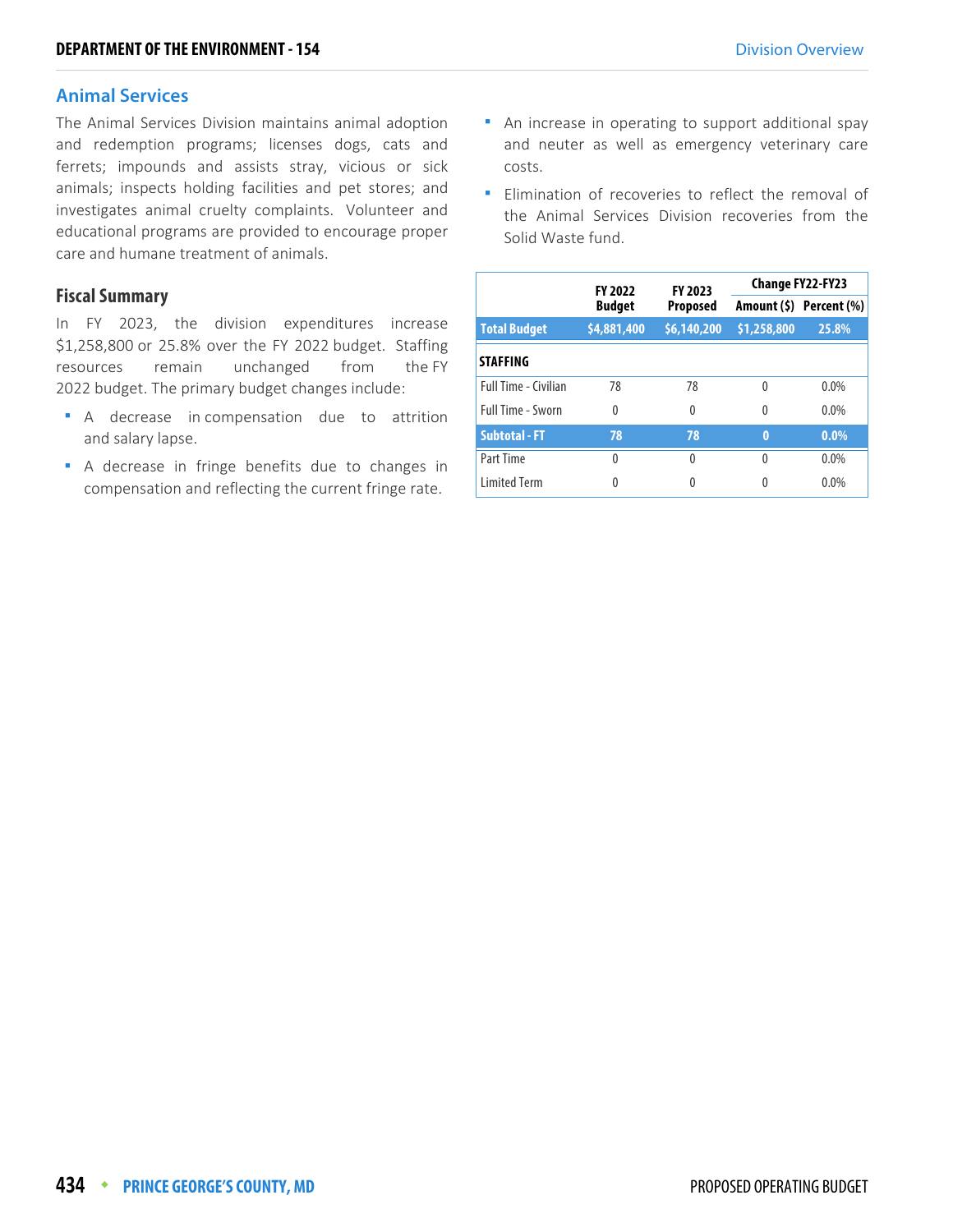# **OTHER FUNDS**

#### **Solid Waste Enterprise Fund**

As authorized by Section 10-256 of the County Code, the Solid Waste Management Enterprise Fund finances costs associated with the maintenance and operation of land and facilities for the collection, transportation and disposal of refuse, garbage, rubbish, other matter and all related activities. The fund also finances costs associated with environmental, solid waste management and recycling and waste reduction programs in the County, which are managed by the Department of the Environment's Resource Recovery Division.

#### **Fiscal Summary**

In FY 2023, compensation expenditures increase 8.2% over the FY 2022 budget primarily due to the annualization of FY 2022 salary adjustments and funding for essential positions to ensure the attainment of program priorities. Compensation costs include funding for 139 of 145 full time positions. Fringe benefit expenditures increase 41.3% over the FY 2022 budget to reflect anticipated costs. The fringe benefit expenditures include \$3.1 million for other post-employment benefit (OPEB) costs.

Operating expenditures increase 15.8% over the FY 2022 budget due to increased debt service costs, depreciation, vehicle equipment repair and various contractual services related to the operation of solid waste facilities. Funding is allocated to support the curbside trash, recycling and yard waste collection program. Resources are provided for the purchase of organic carts and bins to support the expansion of the food scraps collection and composting program. Additionally, the budget includes a \$9 million transfer to the Brown Station Sanitary Landfill capital project.

Capital outlay expenditures increase \$1,450,000 over the FY 2022 budget to support the replacement of operational equipment essential to landfill operations.

Recoveries increase 12.3% over the FY 2022 budget due to an increase in recoverable costs for the closed Sandy Hill Landfill.

| <b>Category</b>        | <b>FY 2021</b> | <b>FY 2022</b> | <b>FY 2022</b>  | FY 2023         | <b>Change FY22-FY23</b> |             |
|------------------------|----------------|----------------|-----------------|-----------------|-------------------------|-------------|
|                        | <b>Actual</b>  | <b>Budget</b>  | <b>Estimate</b> | <b>Proposed</b> | Amount $(5)$            | Percent (%) |
| Compensation           | \$8,340,453    | \$8,229,100    | \$7,414,500     | \$8,902,000     | \$672,900               | 8.2%        |
| <b>Fringe Benefits</b> | 5,547,821      | 4,155,700      | 3,794,400       | 5,871,500       | 1,715,800               | 41.3%       |
| <b>Operating</b>       | 85,908,756     | 97,012,100     | 99,110,100      | 112,314,700     | 15,302,600              | 15.8%       |
| Capital Outlay         |                |                |                 | 1,450,000       | 1,450,000               |             |
| <b>Total</b>           | \$99,797,030   | \$109,396,900  | \$110,319,000   | \$128,538,200   | \$19,141,300            | 17.5%       |
| Recoveries             | (1,842,701)    | (1,943,700)    | (1,943,700)     | (2, 182, 400)   | (238,700)               | 12.3%       |
| <b>Total</b>           | \$97,954,329   | \$107,453,200  | \$108,375,300   | \$126,355,800   | \$18,902,600            | 17.6%       |

### **Expenditures by Category**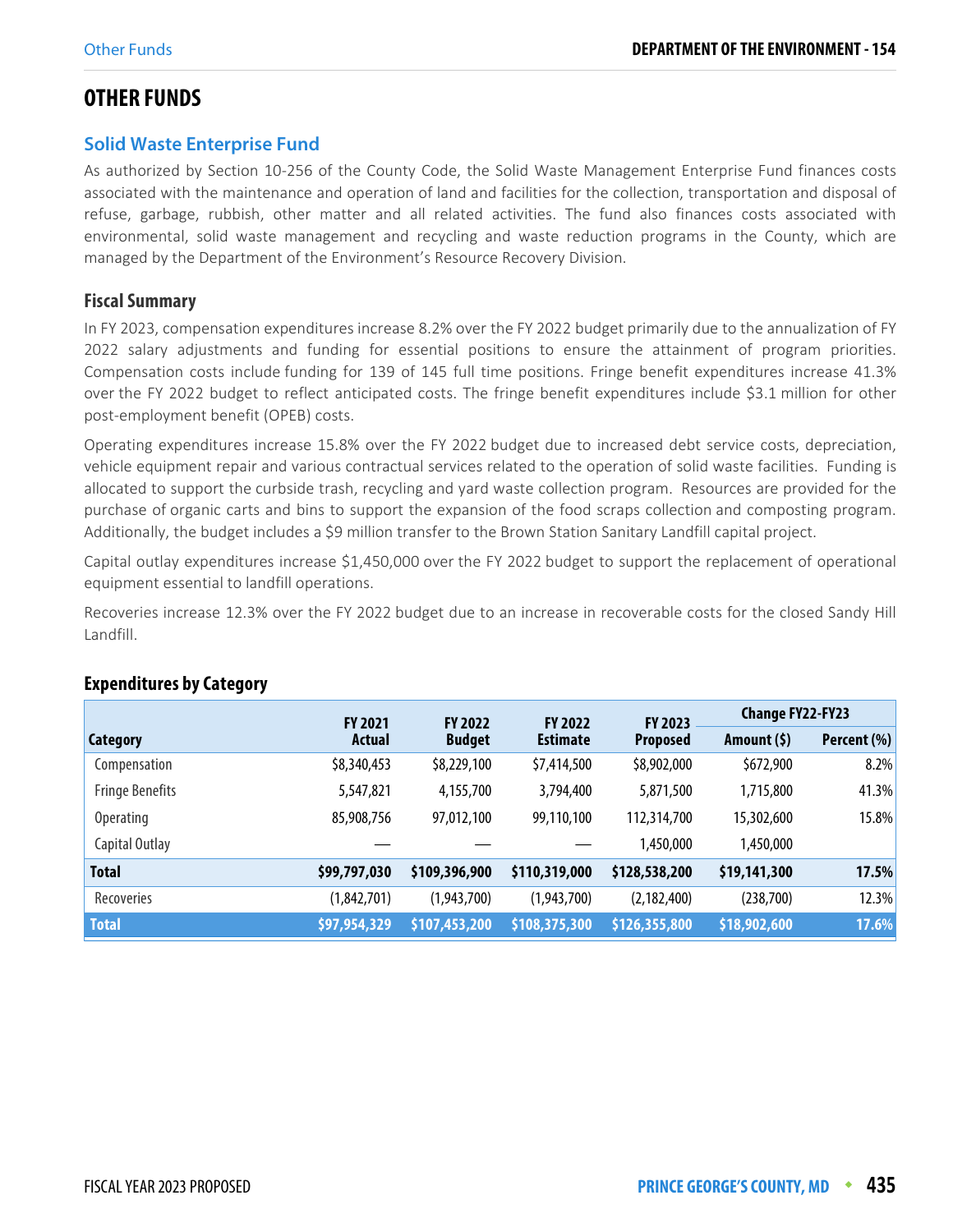# **Fund Summary**

|                                                | FY 2021        | FY 2022          | FY 2022          | FY 2023         | FY 2022-2023  |            |
|------------------------------------------------|----------------|------------------|------------------|-----------------|---------------|------------|
| Category                                       | <b>Actual</b>  | <b>Budget</b>    | <b>Estimated</b> | <b>Proposed</b> | Change \$     | Change %   |
| <b>BEGINNING FUND BALANCE</b>                  | \$(32,708,317) | \$(27, 625, 317) | \$(40,063,948)   | \$(30,528,948)  | \$(2,903,631) | 10.5%      |
| <b>REVENUES</b>                                |                |                  |                  |                 |               |            |
| <b>Sales and Use</b>                           | \$6,153,354    | \$6,110,900      | \$6,766,400      | \$10,353,700    | \$4,242,800   | 69.4%      |
| Sale of Electricity                            | \$256,257      | \$107,300        | \$181,800        | \$250,000       | \$142,700     | 133.0%     |
| Sale of Recyclables                            | 5,896,222      | 6,003,600        | 6,584,600        | 10,103,700      | 4,100,100     | 68.3%      |
| <b>Abandoned Vehicles</b>                      | 875            |                  |                  |                 |               | $0.0\%$    |
| <b>Charges for Services</b>                    | \$89,455,028   | \$95,156,800     | \$97,064,400     | \$97,376,100    | \$2,219,300   | 2.3%       |
| <b>Refuse Collection Charges</b>               | \$40,648,617   | \$40,666,400     | \$40,491,300     | \$39,855,800    | \$(810,600)   | $-2.0%$    |
| <b>System Benefit Tax Collections</b>          | 21,426,528     | 20,716,900       | 21,153,000       | 21,619,000      | 902,100       | 4.4%       |
| <b>Recycling Fee Tax Collections</b>           | 11,054,927     | 11,509,400       | 11,018,600       | 12,000,000      | 490,600       | 4.3%       |
| <b>Bulky Trash Tax Collections</b>             | 3,709,029      | 3,836,500        | 3,695,900        | 4,440,000       | 603,500       | 15.7%      |
| <b>Total Residential Fees</b>                  | \$36,190,484   | \$36,062,800     | \$35,867,500     | \$38,059,000    | \$1,996,200   | 5.5%       |
| <b>Landfill Tipping Fees</b>                   | 12,615,927     | 18,427,600       | 20,705,600       | 19,461,300      | 1,033,700     | 5.6%       |
| <b>Total Tipping Fees</b>                      | \$12,615,927   | \$18,427,600     | \$20,705,600     | \$19,461,300    | \$1,033,700   | 5.6%       |
| <b>Other Revenues</b>                          | \$2,274,082    | \$3,893,700      | \$3,802,700      | \$3,802,700     | \$(91,000)    | $-2.3%$    |
| Clean Lot                                      | 626,575        | 436,700          |                  |                 | (436,700)     | $-100.0\%$ |
| Misc. Collections                              | 184,758        | 110,200          | 115,000          | 115,000         | 4,800         | 4.4%       |
| Interest Income                                | 1,462,749      | 3,346,800        | 3,687,700        | 3,687,700       | 340,900       | 10.2%      |
| <b>Appropriated Fund Balance</b>               |                | 2,291,800        |                  | 14,823,300      | 12,531,500    | 546.8%     |
| Transfers in                                   |                |                  |                  |                 |               | 0.0%       |
| <b>Total Revenues</b>                          | \$97,882,464   | \$107,453,200    | \$107,633,500    | \$126,355,800   | \$18,902,600  | 17.6%      |
| <b>EXPENDITURES</b>                            |                |                  |                  |                 |               |            |
| Compensation                                   | \$8,340,453    | \$8,229,100      | \$7,414,500      | \$8,902,000     | \$672,900     | 8.2%       |
| <b>Fringe Benefits</b>                         | 2,537,178      | 2,618,100        | 2,445,100        | 2,806,800       | 188,700       | 7.2%       |
| Fringe Benefits (OPEB)                         | 3,010,643      | 1,537,600        | 1,349,300        | 3,064,700       | 1,527,100     | 99.3%      |
| <b>Operating Expenses</b>                      | 84,805,122     | 87,986,900       | 88,171,700       | 102,234,100     | 14,247,200    | 16.2%      |
| Capital Outlay                                 |                |                  |                  | 1,450,000       | 1,450,000     | $0.0\%$    |
| Debt Service - Interest Expense                | 2,264,469      | 2,355,400        | 2,700,000        | 2,746,600       | 391,200       | 16.6%      |
| Debt Service - Principal                       |                | 5,138,400        |                  | 5,802,600       | 664,200       | 12.9%      |
| <b>Fund Balance Reserve</b>                    |                |                  |                  |                 |               | $0.0\%$    |
| <b>Contributions to Post Closure</b>           | (3,459,075)    | 1,531,400        | 3,100,000        | 1,531,400       |               | $0.0\%$    |
| Recoveries                                     | (1,842,701)    | (1,943,700)      | (1,943,700)      | (2, 182, 400)   | (238,700)     | 12.3%      |
| <b>Total Expenditures</b>                      | \$95,656,089   | \$107,453,200    | \$103,236,900    | \$126,355,800   | \$18,902,600  | 17.6%      |
| <b>EXCESS OF REVENUES OVER</b><br>EXPENDITURES | 2,226,375      |                  | 4,396,600        |                 |               | $0.0\%$    |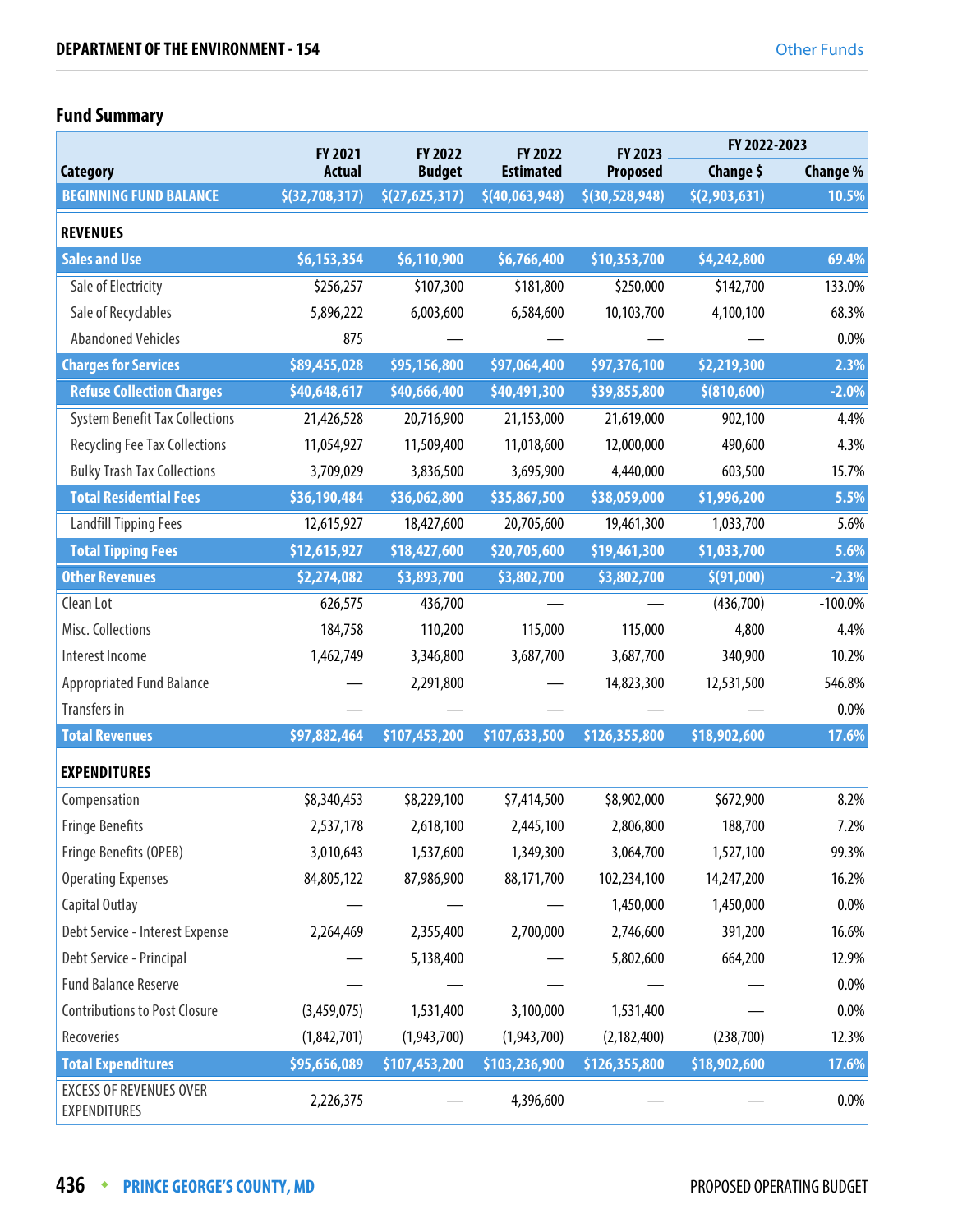## **Fund Summary** (continued)

|                            | <b>FY 2021</b> | <b>FY 2022</b>                          | <b>FY 2022</b>   | <b>FY 2023</b>  | FY 2022-2023     |          |
|----------------------------|----------------|-----------------------------------------|------------------|-----------------|------------------|----------|
| Category                   | Actual         | <b>Budget</b>                           | <b>Estimated</b> | <b>Proposed</b> | Change \$        | Change % |
| <b>Adding Principal</b>    |                |                                         | 5,138,400        |                 |                  | $0.0\%$  |
| OTHER ADJUSTMENTS          | (9,582,006)    |                                         |                  |                 |                  | $0.0\%$  |
| <b>ENDING FUND BALANCE</b> | 5(40,063,948)  | $\zeta(29,917,117)$ $\zeta(30,528,948)$ |                  | \$(45,352,248)  | \$(15, 435, 131) | 51.6%    |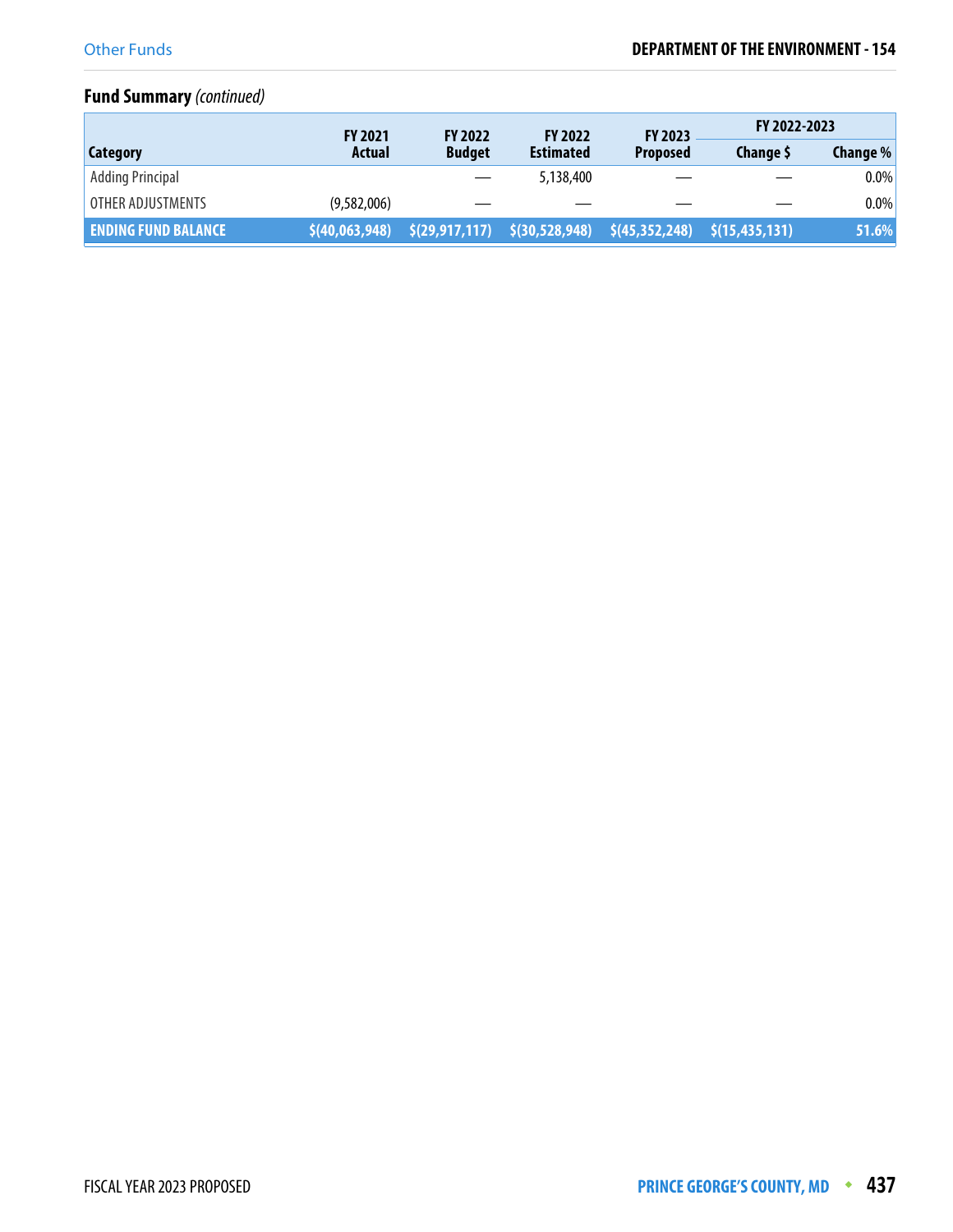#### **Stormwater Management Enterprise Fund**

As authorized by Sections 10-262 through 10-264 of the County Code, the Stormwater Management District includes all the land within the boundaries of Prince George's County, except for land within the City of Bowie. Within this special taxing district, the County exercises all the rights, powers and responsibilities for stormwater management. These responsibilities are defined as the planning, designing, acquisition, construction, demolition, maintenance and operation of facilities, practices and programs for the control and disposition of storm and surface waters, including floodproofing and flood control and navigation. These actions ensure the availability to residents and property owners of the Stormwater Management District an efficient and safe operating service. The Stormwater Management Enterprise Fund funds stormwater management activities within the district, and responsibility for administering these activities is shared between the Department of the Environment and the Department of Public Works and Transportation (DPWT).

The Department of the Environment's Storm Water Management Division (SMD) and Sustainability Division (SD) carry out Municipal Separate Storm Sewer System (MS4) permit water quality regulations. SMD focuses on flood mitigation through planning, design, construction and permitting of remedial flood and drainage improvement projects. SD focuses on sustainable services and with the MS4 and Watershed Implementation Plan (WIP) requirements facing the county and provides research, outreach and tracking of sustainability efforts for the agency.

#### **Fiscal Summary**

In FY 2023, compensation expenditures in the Department of the Environment's portion of the fund reflect an increase of 2.8% over the FY 2022 budget primarily due to the annualization of prior year salary adjustment and an increase in budgeted attrition. Compensation costs includes funding for 59 of 61 full time positions. Fringe benefit expenditures increase 29.4% over the FY 2022 budget to reflect anticipated costs. The fringe benefit expenditures include \$2.2 million for other post employment benefits (OPEB) costs.

Operating expenditures decrease -2.2% under the FY 2022 budget primarily due to elimination of a onetime transfer to the capital improvement program. Funding is provided to cover debt service costs as well as contracts to support the implementation of the County's Climate Action Plan, beautification and litter removal efforts.

Capital outlay expenditures increase 94.1% over the FY 2022 budget primarily due to an increase costs for the purchase and installation of dual solar trash and recycling stations in the district.

Recoveries decrease -100.0% under the FY 2022 budget due to the elimination of recoveries from the CIP.

|                        | <b>FY 2021</b> | <b>FY 2022</b><br><b>FY 2023</b><br><b>FY 2022</b> |                 | <b>Change FY22-FY23</b> |              |             |
|------------------------|----------------|----------------------------------------------------|-----------------|-------------------------|--------------|-------------|
| <b>Category</b>        | Actual         | <b>Budget</b>                                      | <b>Estimate</b> | <b>Proposed</b>         | Amount $(5)$ | Percent (%) |
| Compensation           | \$5,404,048    | \$5,675,500                                        | \$5,141,800     | \$5,832,000             | \$156,500    | 2.8%        |
| <b>Fringe Benefits</b> | 5,083,386      | 2,996,700                                          | 2,761,900       | 3,877,400               | 880,700      | 29.4%       |
| <b>Operating</b>       | 38,863,527     | 66,346,700                                         | 46,770,000      | 64,913,900              | (1,432,800)  | $-2.2%$     |
| Capital Outlay         | 67,151         | 126,200                                            | 157,600         | 245,000                 | 118,800      | 94.1%       |
| <b>Total</b>           | \$49,418,112   | \$75,145,100                                       | \$54,831,300    | \$74,868,300            | \$(276,800)  | $-0.4%$     |
| Recoveries             | (3,049,500)    | (3,623,000)                                        | (3,623,000)     |                         | 3,623,000    | $-100.0\%$  |
| <b>Total</b>           | \$46,368,612   | \$71,522,100                                       | \$51,208,300    | \$74,868,300            | \$3,346,200  | 4.7%        |

#### **Expenditures by Category**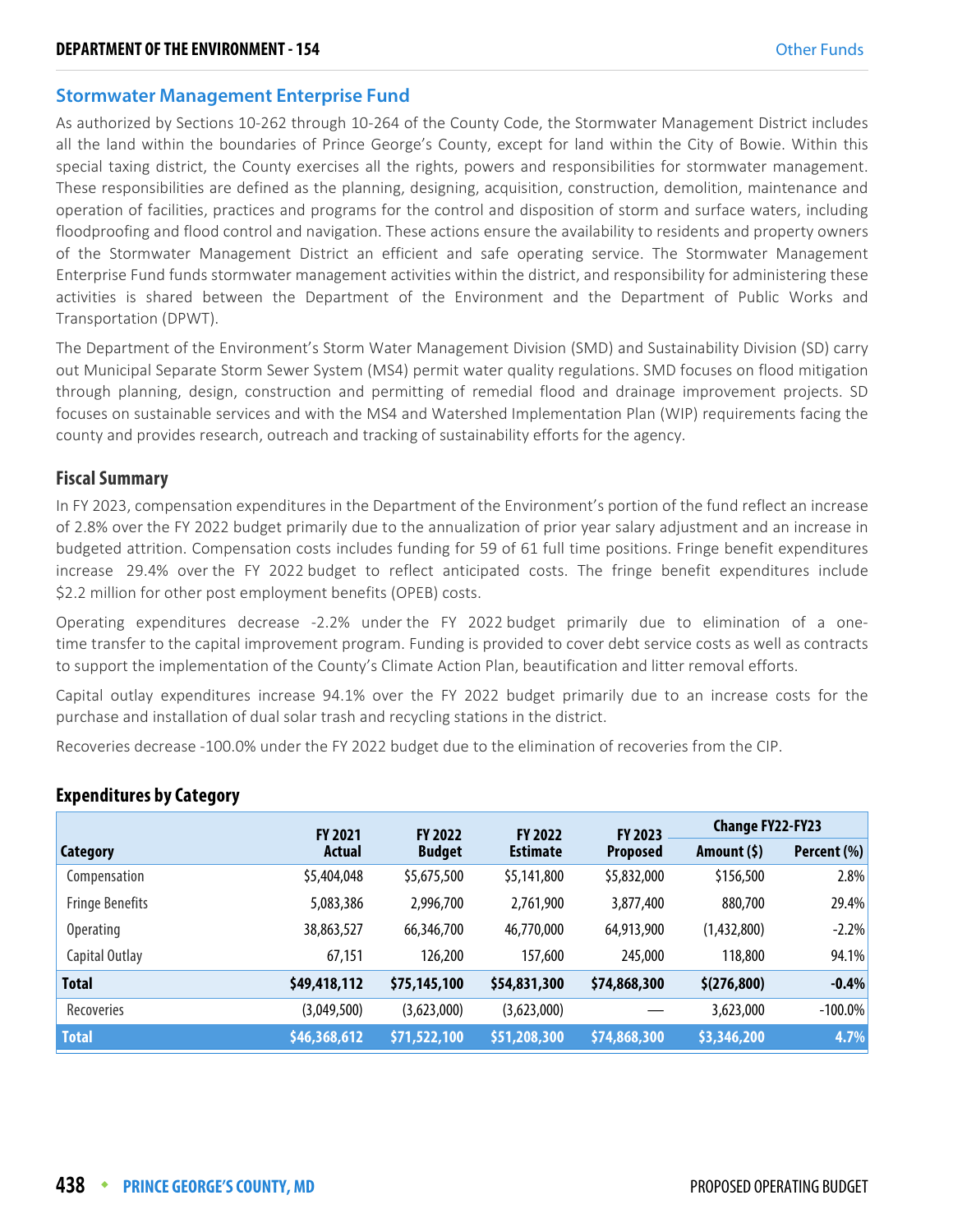# **Fund Summary**

|                                                           | FY 2021          | FY 2022        | FY 2022          | FY 2023          | FY 2022-2023  |            |
|-----------------------------------------------------------|------------------|----------------|------------------|------------------|---------------|------------|
| <b>Category</b>                                           | <b>Actual</b>    | <b>Budget</b>  | <b>Estimated</b> | <b>Proposed</b>  | Change \$     | Change %   |
| <b>BEGINNING FUND BALANCE</b>                             | \$(33, 588, 361) | \$(34,854,960) | \$(48, 252, 029) | \$(35, 423, 129) | \$ (568, 169) | 1.6%       |
| <b>REVENUES</b>                                           |                  |                |                  |                  |               |            |
| <b>TAXES, SALES AND SERVICES</b>                          |                  |                |                  |                  |               |            |
| <b>Property Taxes</b>                                     | \$53,489,997     | \$52,282,900   | \$53,500,000     | \$55,000,000     | \$2,717,100   | 5.2%       |
| <b>Grading Permits</b>                                    | 2,244,940        | 1,913,300      | 1,972,600        | 2,000,000        | 86,700        | 4.5%       |
| Permits                                                   | 3,221,865        | 2,000,000      | 3,000,000        | 3,000,000        | 1,000,000     | 50.0%      |
| <b>Tree Preservation</b>                                  | 120,876          | 140,000        | 100,000          | 100,000          | (40,000)      | $-28.6%$   |
| Soil Conservation                                         | 236,300          | 236,300        | 236,300          | 236,300          |               | $0.0\%$    |
| Pond Fees                                                 | 166,972          | 89,300         | 106,200          | 106,200          | 16,900        | 18.9%      |
| Water & Sewer Fees                                        | 339,553          | 113,200        | 216,700          | 216,700          | 103,500       | 91.4%      |
| Sale of Plans                                             |                  |                |                  |                  |               | 0.0%       |
| <b>GIS Floodplan Service</b>                              | 34,171           | 53,200         | 48,200           | 48,200           | (5,000)       | $-9.4%$    |
| <b>Stormwater Fee-in-Lieu</b>                             | 1,788,387        | 913,000        | 1,178,800        | 1,178,800        | 265,800       | 29.1%      |
| <b>OTHER REVENUES</b>                                     |                  |                |                  |                  |               |            |
| <b>Cell Towers</b>                                        | \$391,356        | \$325,000      | \$353,700        | \$376,100        | \$51,100      | 15.7%      |
| Interest Income                                           | 74,375           | 1,550,100      | 1,550,100        | 1,550,100        |               | $0.0\%$    |
| Reforestation Fee/Lieu                                    | 121              | 46,000         | 5,000            | 5,000            | (41,000)      | $-89.1%$   |
| <b>Civil Citations</b>                                    |                  |                |                  |                  |               | $0.0\%$    |
| Federal/State Grant Revenue                               |                  | 400,000        |                  |                  | (400,000)     | $-100.0\%$ |
| Miscellaneous                                             | 7,914            | 5,000          | 5,000            | 5,000            |               | $0.0\%$    |
| <b>Appropriated Fund Balance</b>                          |                  | 27,788,500     |                  | 28,480,700       | 692,200       | 2.5%       |
| Transfers in from the Water Quality<br>Fund               | 3,624,700        | 3,624,500      | 3,624,500        | 3,623,700        | (800)         | 0.0%       |
| <b>Total Revenues</b>                                     | \$65,741,527     | \$91,480,300   | \$65,897,100     | \$95,926,800     | \$4,446,500   | 4.9%       |
| <b>EXPENDITURES - DEPARTMENT OF THE ENVIRONMENT (DOE)</b> |                  |                |                  |                  |               |            |
| Compensation                                              | \$5,404,048      | \$5,675,500    | \$5,141,800      | \$5,832,000      | \$156,500     | 2.8%       |
| <b>Fringe Benefits</b>                                    | 1,310,973        | 1,917,900      | 1,545,200        | 1,646,700        | (271, 200)    | $-14.1%$   |
| Fringe Benefits (OPEB)                                    | 3,772,413        | 1,078,800      | 1,216,700        | 2,230,700        | 1,151,900     | 106.8%     |
| <b>Operating Expenses</b>                                 | 27,049,465       | 38,526,100     | 34,236,100       | 35,298,800       | (3,227,300)   | $-8.4%$    |
| Capital Outlay                                            | 67,151           | 126,200        | 157,600          | 245,000          | 118,800       | 94.1%      |
| Debt Service Interest Expense                             | 11,814,062       | 11,836,100     | 12,533,900       | 12,293,400       | 457,300       | 3.9%       |
| Debt Service Principal                                    |                  | 15,984,500     |                  | 17,321,700       | 1,337,200     | 8.4%       |
| Recoveries                                                | (3,049,500)      | (3,623,000)    | (3,623,000)      |                  | 3,623,000     | $-100.0\%$ |
| <b>Subtotal - DOE</b>                                     | \$46,368,612     | \$71,522,100   | \$51,208,300     | \$74,868,300     | \$3,346,200   | 4.7%       |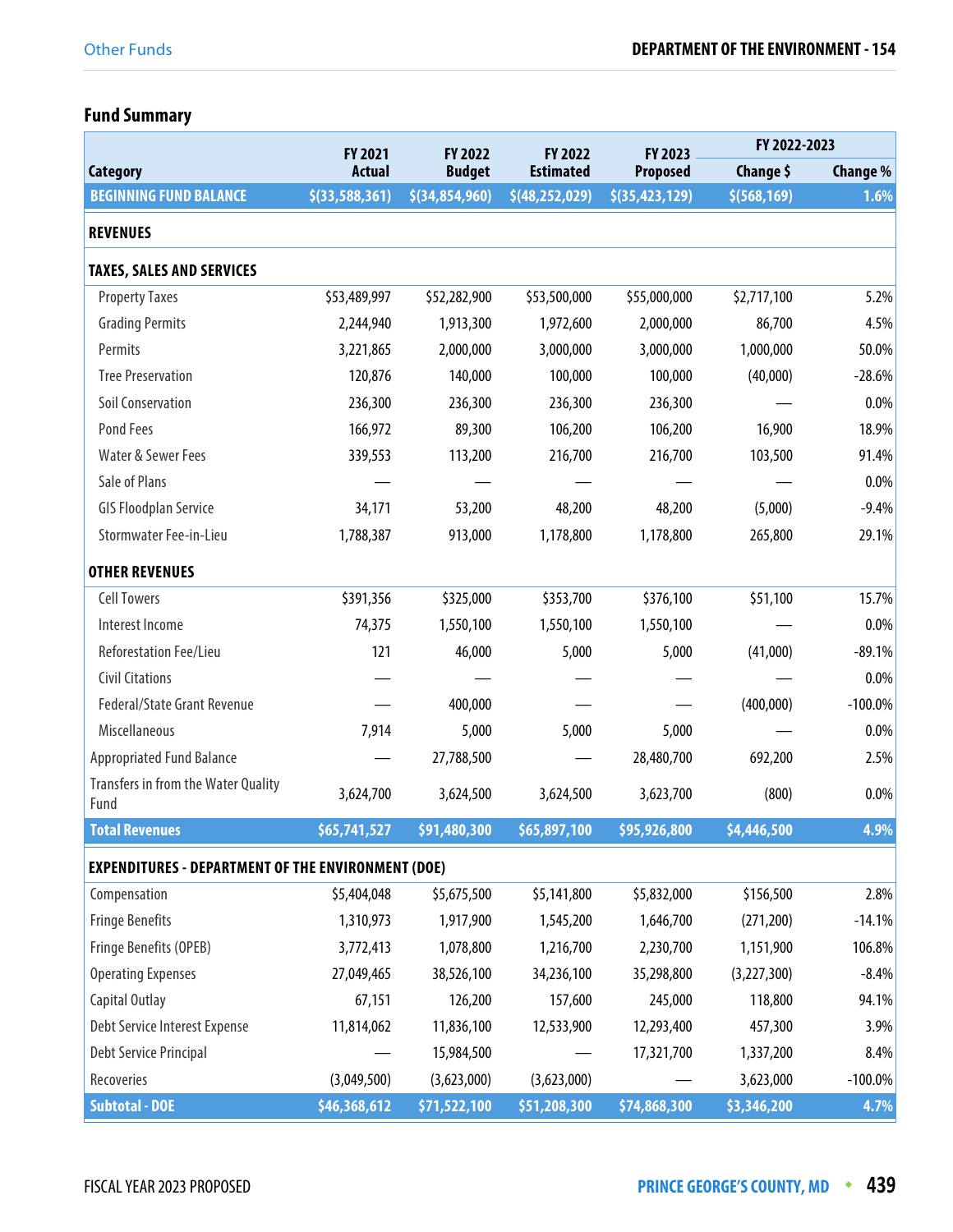## **Fund Summary** (continued)

|                                                                            | <b>FY 2021</b>   | <b>FY 2022</b> | <b>FY 2022</b>   | <b>FY 2023</b><br><b>Proposed</b> | FY 2022-2023     |            |
|----------------------------------------------------------------------------|------------------|----------------|------------------|-----------------------------------|------------------|------------|
| Category                                                                   | Actual           | <b>Budget</b>  | <b>Estimated</b> |                                   | Change \$        | Change %   |
| <b>EXPENDITURES - DEPARTMENT OF PUBLIC WORKS AND TRANSPORTATION (DPWT)</b> |                  |                |                  |                                   |                  |            |
| Compensation                                                               | \$7,844,590      | \$7,394,500    | \$6,609,800      | \$8,349,000                       | \$954,500        | 12.9%      |
| <b>Fringe Benefits</b>                                                     | 2,980,220        | 2,442,300      | 2,512,700        | 3,414,900                         | 972,600          | 39.8%      |
| Fringe Benefits (OPEB)                                                     | 1,057,097        | 1,388,100      | 891,300          | 1,136,700                         | (251, 400)       | $-18.1%$   |
| <b>Operating Expenses</b>                                                  | 3,592,938        | 8,733,300      | 7,830,600        | 8,157,900                         | (575, 400)       | $-6.6%$    |
| Capital Outlay                                                             | (191, 984)       |                |                  |                                   |                  | 0.0%       |
| <b>Subtotal - DPWT</b>                                                     | \$15,282,861     | \$19,958,200   | \$17,844,400     | \$21,058,500                      | \$1,100,300      | 5.5%       |
| <b>Total Expenditures</b>                                                  | \$61,651,473     | \$91,480,300   | \$69,052,700     | \$95,926,800                      | \$4,446,500      | 4.9%       |
| <b>EXCESS OF REVENUES OVER</b><br>EXPENDITURES                             | 4,090,054        |                | (3, 155, 600)    |                                   |                  | 0.0%       |
| <b>Adding Principal</b>                                                    |                  | 15,984,500     | 15,984,500       |                                   | (15,984,500)     | $-100.0\%$ |
| OTHER ADJUSTMENTS                                                          | (18, 753, 722)   |                |                  |                                   |                  | $0.0\%$    |
| <b>ENDING FUND BALANCE</b>                                                 | \$(48, 252, 029) | \$(46,658,960) | \$(35, 423, 129) | \$(63,903,829)                    | \$(17, 244, 869) | 37.0%      |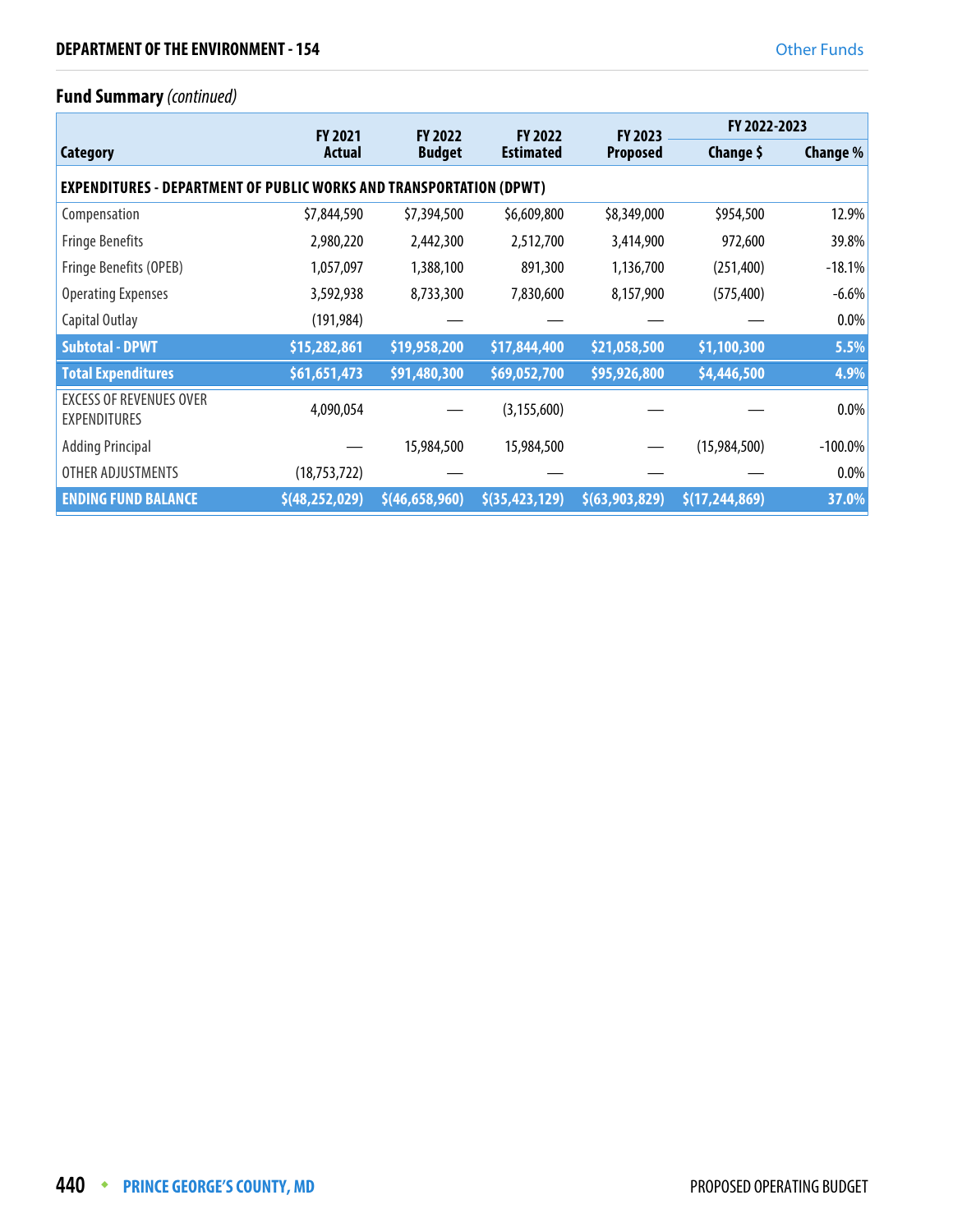#### **Local Watershed Protection & Restoration Fund**

Effective July 1, 2013, the County established a Watershed Protection and Restoration (WPR) Program, in accordance with the provisions of House Bill (HB) 987. County legislation adopted by the County Council established the authority and agency responsibilities needed to administer the WPR program. Through the establishment of a stormwater remediation fee, the County will be able to meet its long term regulatory WIP II and NPDES State and federal mandates for water quality improvement through restoration. The Local Watershed Protection and Restoration Fund, also known as the Water Quality Fund, supports the requirements to meet federal mandates for impervious area restoration through retrofit, stormwater controls and mandated rebate programs intended to improve water quality in the Chesapeake Bay.

#### **Fiscal Summary**

In FY 2023, compensation expenditures in the fund increase 10.9% over the FY 2022 budget primarily due to the annualization of FY 2022 salary adjustments. Compensation costs includes funding for 10 full time positions. Fringe benefit expenditures increase 25.1% over the FY 2022 budget due to align with projected costs.

Operating expenditures decrease -4.0% under the FY 2022 budget due to a projected reduction in debt service costs to align with current requirements. Funding is provided for the County's retrofit rebate program, the Clean Water Partnership master maintenance agreement as well as the social and economic development program costs.

#### **Expenditures by Category**

|                        | <b>FY 2021</b> | <b>FY 2022</b> | <b>FY 2022</b><br><b>Estimate</b> | FY 2023         |              |             | <b>Change FY22-FY23</b> |
|------------------------|----------------|----------------|-----------------------------------|-----------------|--------------|-------------|-------------------------|
| <b>Category</b>        | Actual         | <b>Budget</b>  |                                   | <b>Proposed</b> | Amount $(5)$ | Percent (%) |                         |
| Compensation           | \$872,066      | \$1,020,400    | \$897,600                         | \$1,132,100     | \$111,700    | $10.9\%$    |                         |
| <b>Fringe Benefits</b> | 272,206        | 306,100        | 280,000                           | 382,800         | 76,700       | 25.1%       |                         |
| <b>Operating</b>       | 11,481,467     | 19,889,100     | 13,699,400                        | 19,093,500      | (795, 600)   | $-4.0\%$    |                         |
| <b>Total</b>           | \$12,625,739   | \$21,215,600   | \$14,877,000                      | \$20,608,400    | \$(607, 200) | $-2.9%$     |                         |
| <b>Total</b>           | \$12,625,739   | \$21,215,600   | \$14,877,000                      | \$20,608,400    | \$(607, 200) | $-2.9%$     |                         |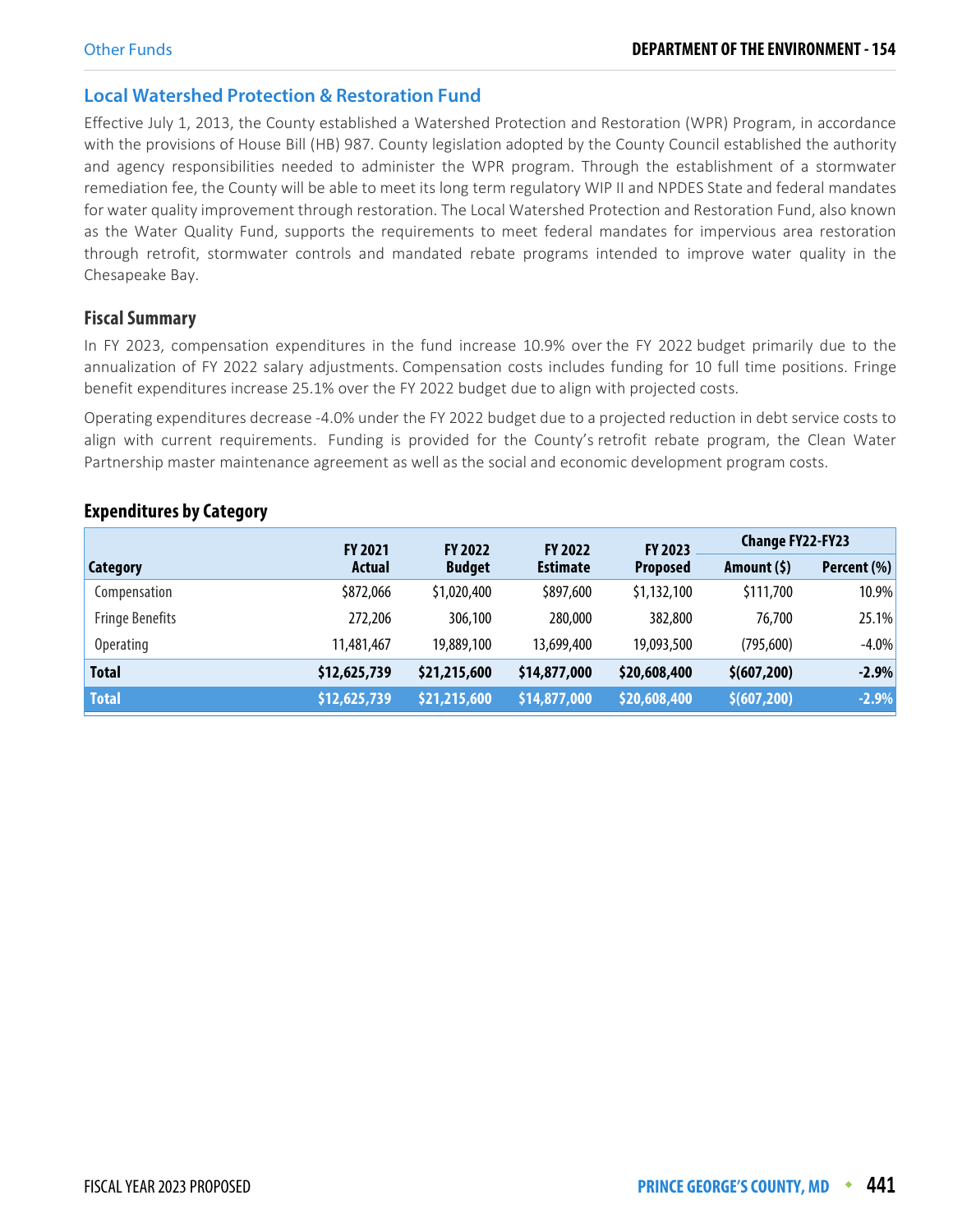# **Fund Summary**

|                                                       | FY 2021          | FY 2022         | FY 2022          | FY 2023         | FY 2022-2023     |            |
|-------------------------------------------------------|------------------|-----------------|------------------|-----------------|------------------|------------|
| Category                                              | <b>Actual</b>    | <b>Budget</b>   | <b>Estimated</b> | Proposed        | Change \$        | Change %   |
| <b>BEGINNING FUND BALANCE</b>                         | \$(6,669,448)    | \$(4, 282, 835) | \$(40, 162, 490) | 5(37, 947, 490) | \$(33, 664, 655) | 786.0%     |
| <b>REVENUES</b>                                       |                  |                 |                  |                 |                  |            |
| Clean Water Act Fees                                  | \$14,625,862     | \$14,645,300    | \$14,663,500     | \$14,669,000    | \$23,700         | 0.2%       |
| Interest                                              | 285,745          | 1,735,800       | 1,000,700        | 991,700         | (744, 100)       | $-42.9%$   |
| Miscellaneous                                         | 120,138          |                 |                  |                 |                  |            |
| <b>Appropriated Fund Balance</b>                      |                  | 4,834,500       |                  | 4,947,700       | 113,200          | 2.3%       |
| Transfers in                                          |                  |                 |                  |                 |                  | 0.0%       |
| <b>Total Revenues</b>                                 | \$15,031,745     | \$21,215,600    | \$15,664,200     | \$20,608,400    | \$(607, 200)     | $-2.9%$    |
| <b>EXPENDITURES</b>                                   |                  |                 |                  |                 |                  |            |
| Compensation                                          | \$872,066        | \$1,020,400     | \$897,600        | \$1,132,100     | \$111,700        | 10.9%      |
| <b>Fringe Benefits</b>                                | 272,206          | 306,100         | 280,000          | 382,800         | 76,700           | 25.1%      |
| <b>Operating Expenses</b>                             | 7,626,137        | 9,719,300       | 9,719,300        | 13,199,000      | 3,479,700        | 35.8%      |
| Capital Outlay                                        |                  |                 |                  |                 |                  | 0.0%       |
| <b>Interfund Transfer to Stormwater</b><br>Fund       | 3,624,700        | 3,624,700       | 3,624,700        | 3,623,700       | (1,000)          | 0.0%       |
| <b>Interfund Transfer to CIP</b>                      |                  |                 |                  |                 |                  | 0.0%       |
| Debt Service - Interest Expense                       | 230,630          | 2,023,700       | 355,400          | 834,400         | (1, 189, 300)    | $-58.8%$   |
| Debt Service - Principal                              |                  | 4,521,400       |                  | 1,436,400       | (3,085,000)      | $-68.2%$   |
| <b>Total Expenditures</b>                             | \$12,625,739     | \$21,215,600    | \$14,877,000     | \$20,608,400    | \$(607, 200)     | $-2.9%$    |
| <b>EXCESS OF REVENUES OVER</b><br><b>EXPENDITURES</b> | 2,406,006        |                 | 787,200          |                 |                  | 0.0%       |
| <b>Adding Principal</b>                               |                  | 4,521,400       | 1,427,800        |                 | (4,521,400)      | $-100.0\%$ |
| OTHER ADJUSTMENTS                                     | (35,899,048)     |                 |                  |                 |                  | 0.0%       |
| <b>ENDING FUND BALANCE</b>                            | \$(40, 162, 490) | \$(4,595,935)   | \$(37, 947, 490) | \$(42,895,190)  | \$(38, 299, 255) | 833.3%     |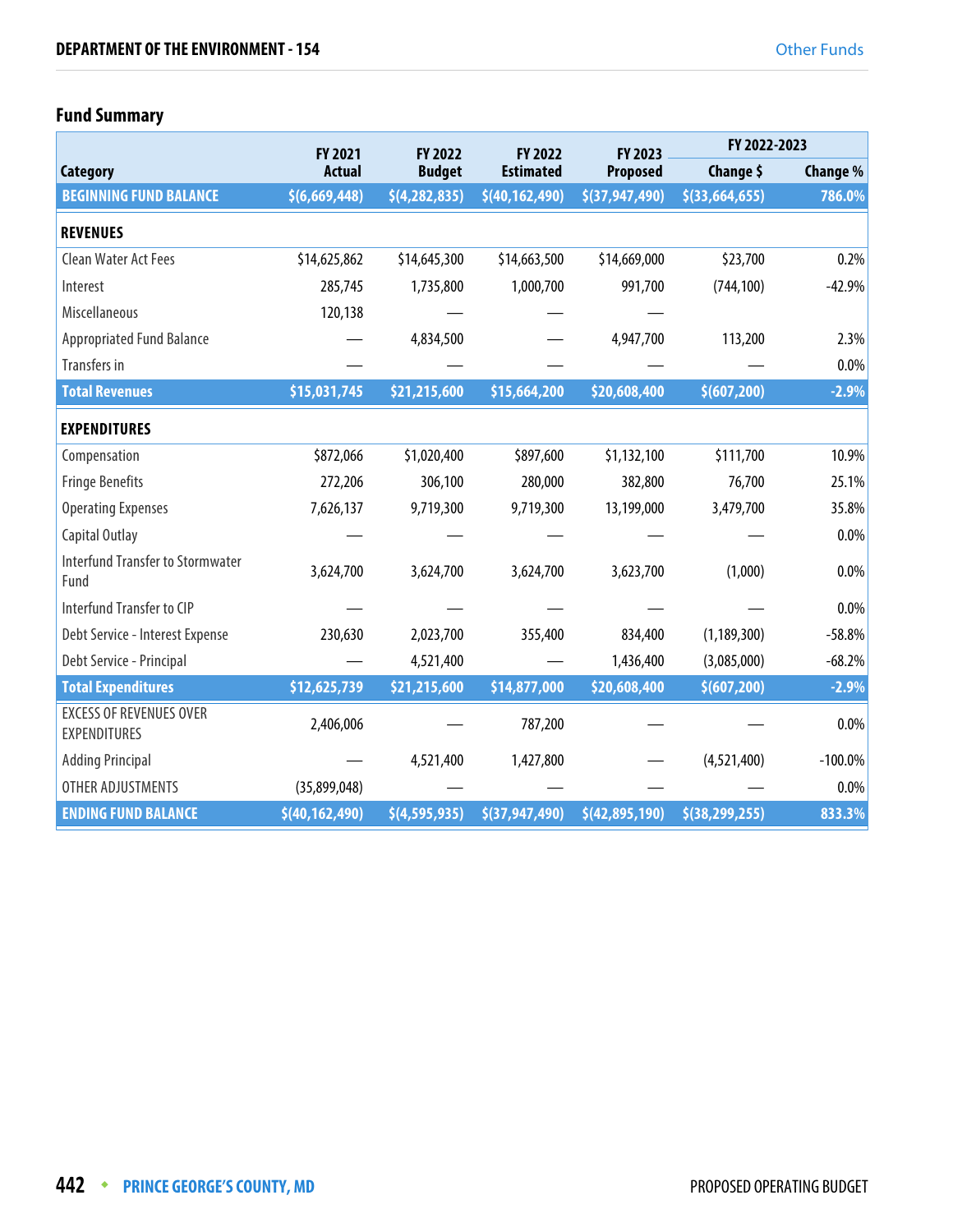# **GRANT FUNDS SUMMARY**

## **Expenditures by Category - Grant Funds**

|                        | FY 2023<br><b>FY 2022</b><br><b>FY 2022</b><br><b>FY 2021</b> | <b>Change FY22-FY23</b> |                 |                 |              |             |
|------------------------|---------------------------------------------------------------|-------------------------|-----------------|-----------------|--------------|-------------|
| <b>Category</b>        | <b>Actual</b>                                                 | <b>Budget</b>           | <b>Estimate</b> | <b>Proposed</b> | Amount $(5)$ | Percent (%) |
| Compensation           | s—                                                            | S—                      | S—              |                 | Ş—           |             |
| <b>Fringe Benefits</b> |                                                               |                         |                 |                 |              |             |
| <b>Operating</b>       | 4,127,132                                                     | 844,300                 | 844,300         | 61,200          | (783, 100)   | $-92.8%$    |
| Capital Outlay         |                                                               |                         |                 |                 |              |             |
| <b>SubTotal</b>        | \$4,127,132                                                   | \$844,300               | \$844,300       | \$61,200        | \$(783, 100) | $-92.8%$    |
| Recoveries             |                                                               |                         |                 |                 |              |             |
| <b>Total</b>           | \$4,127,132                                                   | \$844,300               | \$844,300       | \$61,200        | \$(783, 100) | $-92.8%$    |

The FY 2023 proposed grant budget for the Department of the Environment is \$61,200. This is a decrease of \$781,100 under the FY 2022 approved budget. The Department has several capital grant appropriations located in the capital budget. DOE does not have grant-funded employees.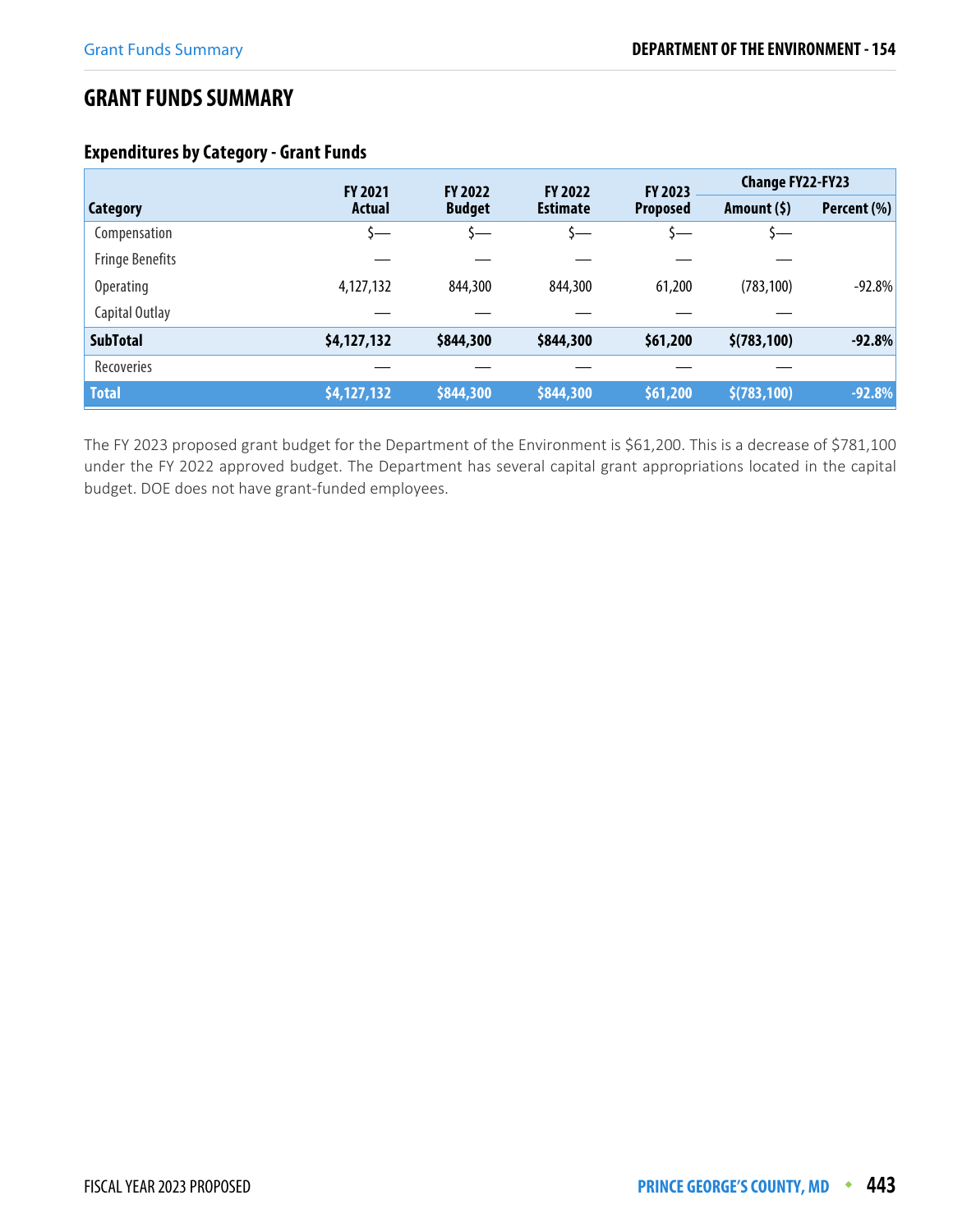# **Grant Funds by Division**

|                                                                               | <b>FY 2021</b> | FY 2022       | <b>FY 2022</b>  |                 | <b>Change FY22-FY23</b><br>FY 2023 |             |
|-------------------------------------------------------------------------------|----------------|---------------|-----------------|-----------------|------------------------------------|-------------|
| <b>Grant Name</b>                                                             | <b>Actual</b>  | <b>Budget</b> | <b>Estimate</b> | <b>Proposed</b> | Amount $(5)$                       | Percent (%) |
| <b>Animal Services</b>                                                        |                |               |                 |                 |                                    |             |
| Spay-A-Day Keeps the Litter Away                                              |                | \$44,300      | \$44,300        | \$25,200        | \$(19, 100)                        | $-43.1%$    |
| <b>Community Cat Program</b>                                                  |                |               |                 | 36,000          | 36,000                             |             |
| <b>Total Animal Services</b>                                                  | $\frac{1}{2}$  | \$44,300      | \$44,300        | \$61,200        | \$16,900                           | 38.1%       |
| <b>Stormwater Management Enterprise Fund</b>                                  |                |               |                 |                 |                                    |             |
| Arundel Road Green Street Design                                              | \$24,564       | s—            | $\zeta$ —       | s—              | \$—                                |             |
| Chesapeake Bay Trust Public<br>Playhouse                                      | 100,000        |               |                 |                 |                                    |             |
| FY22 CBT Watershed Assistance<br><b>Grant Program Development Track</b>       |                | 150,000       | 150,000         |                 | (150,000)                          | $-100.0\%$  |
| MDNR - Chesapeake and Coastal<br><b>Grants Gateway Program Outcome</b><br>2   |                | 150,000       | 150,000         |                 | (150,000)                          | $-100.0\%$  |
| MDNR - Chesapeake and Coastal<br><b>Grants Gateway Program Outcome</b><br>4   |                | 100,000       | 100,000         |                 | (100,000)                          | $-100.0%$   |
| <b>MDNR Bear Branch Stream</b><br>Restoration                                 | 875,824        |               |                 |                 |                                    |             |
| <b>Tinker Creek Stream Restoration</b><br><b>MD DNR</b>                       | 1,552,162      |               |                 |                 |                                    |             |
| Urban Retrofit Using Innovative<br><b>Bioretention Design</b>                 | 74,582         |               |                 |                 |                                    |             |
| <b>Total Stormwater Management</b><br><b>Enterprise Fund</b>                  | \$2,627,132    | \$400,000     | \$400,000       | $\mathsf{s}-$   | \$(400,000)                        | $-100.0%$   |
| <b>Subtotal</b>                                                               | \$2,627,132    | \$444,300     | \$444,300       | \$61,200        | \$(383,100)                        | $-86.2%$    |
| <b>Total Transfer from General Fund -</b><br>(County Contribution/Cash Match) | 1,500,000      | 400,000       | 400,000         |                 |                                    | $0.0\%$     |
| <b>Total</b>                                                                  | \$4,127,132    | \$844,300     | \$844,300       | 561,200         | \$(783, 100)                       | $-92.8%$    |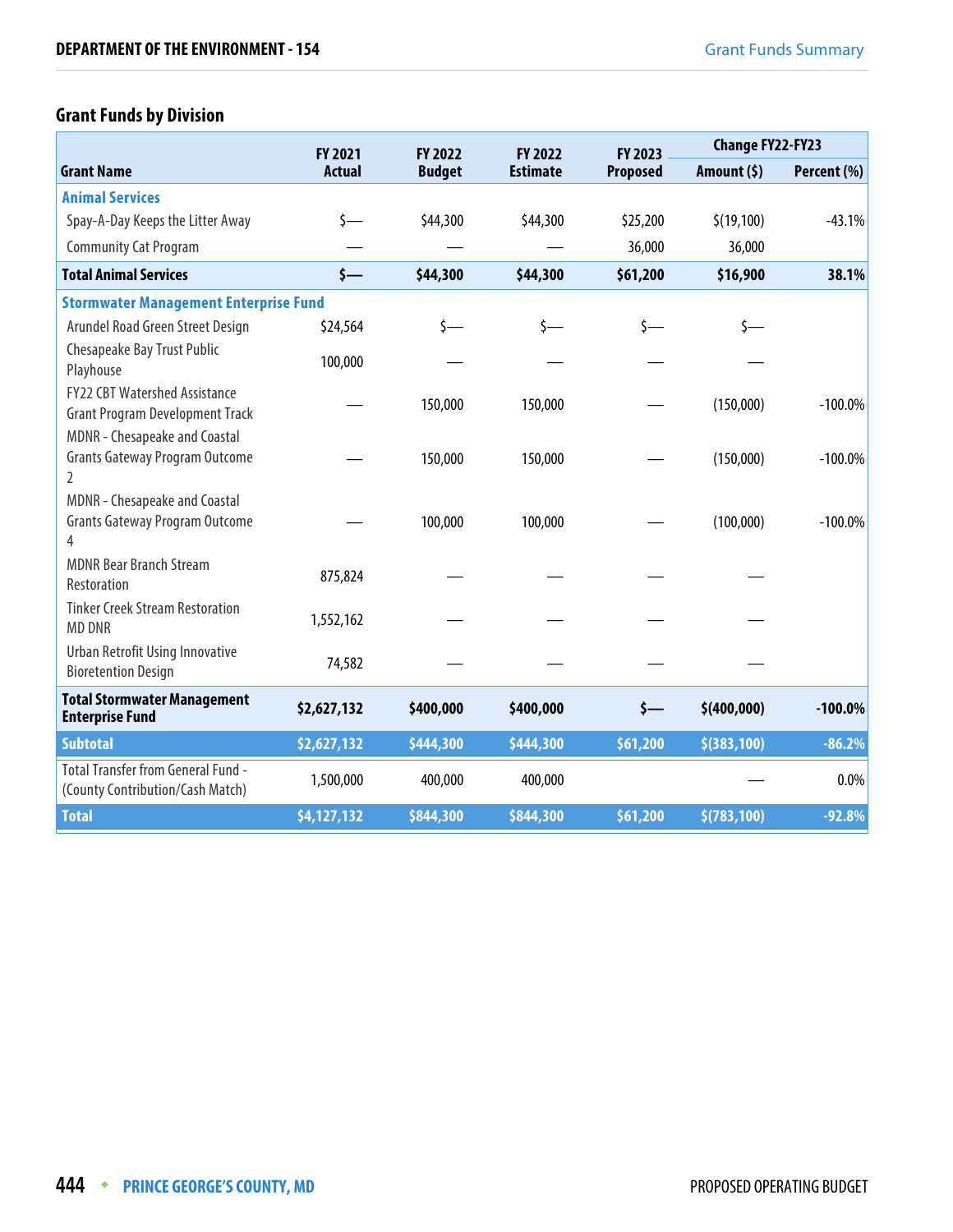#### **Grant Descriptions**

#### **SPAY-A-DAY KEEPS THE LITTER AWAY -- \$25,200**

The Maryland Department of Agriculture provides funding for outreach, education, rabies vaccinations and no-cost spay/neuter services for a total of 250 dogs and cats to low-income pet owners in towns throughout the County.

#### **COMMUNITY CAT PROGRAM -- \$36,000**

This grant program is to spay or neuter 600 free-roaming feral cats and provide rabies vaccinations and flea treatments.

DOE does not have grant-funded employees.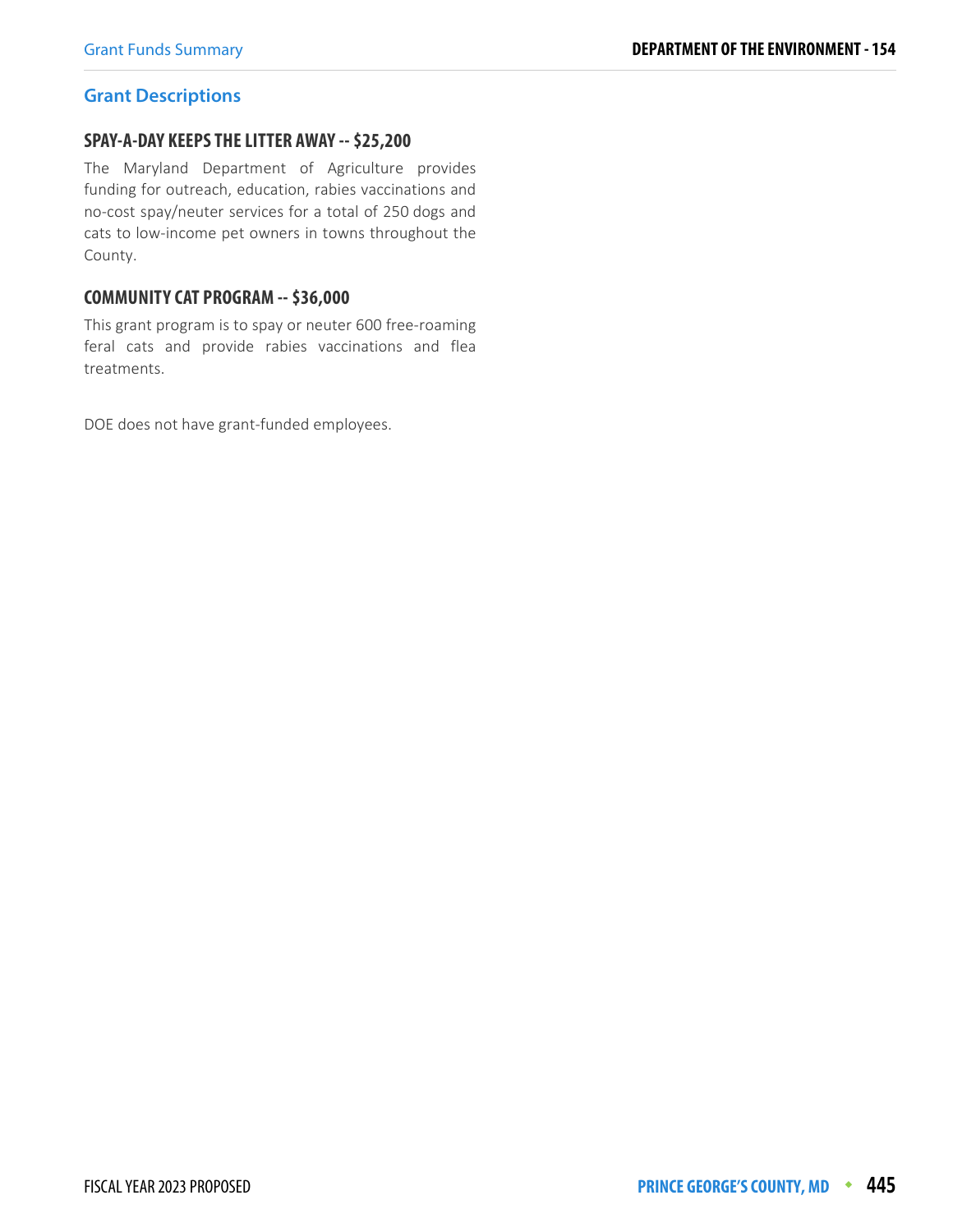# **SERVICE DELIVERY PLAN AND PERFORMANCE**

**Goal 1** – To restore the health of county waters and address flooding issues.

**Objective 1.1** – Increase the total percentage of impervious areas retrofitted with stormwater controls.

| <b>FY 2027</b> | <b>FY 2020</b> | <b>FY 2021</b> | <b>FY 2022</b>   | <b>FY 2023</b>   | Trend |
|----------------|----------------|----------------|------------------|------------------|-------|
| Target         | Actual         | Actual         | <b>Estimated</b> | <b>Projected</b> |       |
| 40%            | 43%            | 29%            | 16%              | 20%              | ⇔     |

#### **Trend and Analysis**

Restoration of impervious surfaces not treated with stormwater management is one of the most important goals for meeting the County's NPDES and MS4 permit and Watershed Implementation Plan (WIP) mandates. The County was required to retrofit 20% of untreated impervious surfaces within the current permit cycle, ending January 2, 2019. To its maximum extent practical, the County's production through FY 2020 was 2,656 acres (FY 2021 = 4,055 acres). Factors affecting this performance measure include filling existing vacancies, availability of private property opportunities, unintended delays in procurement, permitting, land acquisition/easements, construction, and annual funding commitments. DOE is working collaboratively with Department of Permits and Inspections (DPIE), Department of Public Works and Transportation (DPW&T) and Office of Central Services (OCS) Procurement to streamline programs and services to achieve the MS4 Permit objectives.

| <b>Measure Name</b>                                                                  | FY 2019<br>Actual | FY 2020<br>Actual | <b>FY 2021</b><br>Actual | FY 2022<br><b>Estimated</b> | FY 2023<br>Projected |
|--------------------------------------------------------------------------------------|-------------------|-------------------|--------------------------|-----------------------------|----------------------|
| <b>Resources (Input)</b>                                                             |                   |                   |                          |                             |                      |
| Delegated National Pollutant Discharge Elimination<br>(NPDES) program staff          | 48                | 42                | 38                       | 43                          | 43                   |
| <b>Workload, Demand and Production (Output)</b>                                      |                   |                   |                          |                             |                      |
| Outfalls sampled                                                                     | 183               | 158               | 159                      | 150                         | 150                  |
| Water quality projects in planning, design or<br>construction                        | 194               | 157               | 78                       | 101                         | 100                  |
| Public outreach and education water quality event<br>participants                    | 3,000             | 4,100             | 3,000                    | 3,000                       | 3,000                |
| <b>Efficiency</b>                                                                    |                   |                   |                          |                             |                      |
| Value of CIP Projects/total expenditures (millions)                                  | \$14.0            | \$56.1            | \$44.3\$                 | \$82.2                      | \$95.3               |
| <b>Impact (Outcome)</b>                                                              |                   |                   |                          |                             |                      |
| Retrofitted impervious areas where stormwater<br>management facilities are installed | 40%               | 43%               | 29%                      | 16%                         | 20%                  |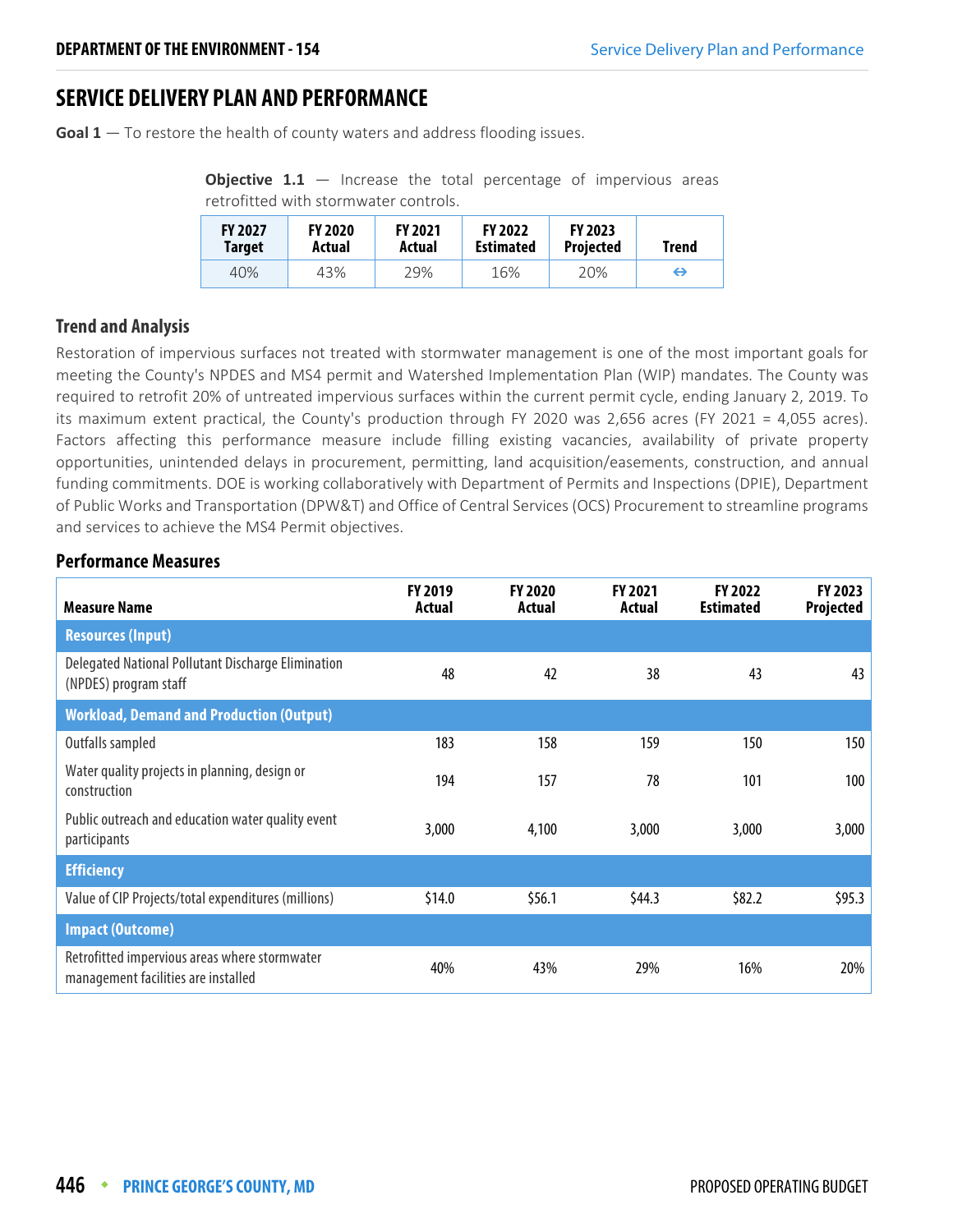**Objective 1.2** – Decrease the percentage of structures identified at risk of flooding.

| <b>FY 2027</b> | <b>FY 2020</b> | <b>FY 2021</b> | <b>FY 2022</b>   | <b>FY 2023</b>   | Trend |
|----------------|----------------|----------------|------------------|------------------|-------|
| <b>Target</b>  | Actual         | Actual         | <b>Estimated</b> | <b>Projected</b> |       |
| $0\%$          | 30%            | 14%            | 13%              | 11%              |       |

#### **Trend and Analysis**

Flood control projects are performed by the agency to reduce the risks of loss of life and property because of flood events. A significant storm event (also known as a 100-year storm) is a national standard established by The Federal Emergency Management Agency (FEMA). Upon completion of the capital improvements projects (CIP) work for the Anacostia River Watershed levee and other flood mitigation projects (Allison Street levee, and Upper Marlboro channel conveyance), the agency will be on track for achieving its long-term FY 2025 performance target of 1,775 structures protected. The construction phase of the projects is being managed by DPW&T.

Frequent, short, and intense rainfall events have resulted in repetitive flooding of homes (commonly wet basements), roadways, yards, commercial buildings and more. Long-duration rainfall events have also caused these types of flooding. In FY 2021, the Sustainability Division investigated approximately 1,900 drainage complaints in response to flood related citizen services requests that were logged via County Click and the 3-1-1 Call Center. In addition to excessive concentrated stormwater runoff, sources of flooding include groundwater and flow obstructions resulting from improper grading or construction along the flow path. Site investigations revealed that most drainage relief measures were the complainant's responsibility. For other drainage issues, CIP was recommended.

DOE recently partnered with DPWT to alleviate groundwater driven flooding on residential properties by installing under drains in the public right-of-way. With the installation of these under drains, residents are provided infrastructure to which they can discharge private systems which collect and convey flow away from their properties. The American Rescue Plan Act (ARPA) grants will fund more under drain projects in FY 2023.

| <b>Measure Name</b>                                              | <b>FY 2019</b><br>Actual | <b>FY 2020</b><br>Actual | <b>FY 2021</b><br>Actual | <b>FY 2022</b><br><b>Estimated</b> | FY 2023<br>Projected |
|------------------------------------------------------------------|--------------------------|--------------------------|--------------------------|------------------------------------|----------------------|
| <b>Resources (Input)</b>                                         |                          |                          |                          |                                    |                      |
| Flood protection staff                                           |                          |                          |                          |                                    |                      |
| <b>Workload, Demand and Production (Output)</b>                  |                          |                          |                          |                                    |                      |
| Flood protection projects in planning, design or<br>construction | 16                       | 12                       | 12                       | 12                                 | 12                   |
| Flood insurance studies conducted                                | 3                        | 9                        | 0                        |                                    |                      |
| Flood warning gauges operated                                    | 40                       | 40                       | 40                       | 40                                 | 0                    |
| <b>Impact (Outcome)</b>                                          |                          |                          |                          |                                    |                      |
| Structures identified at risk of flooding                        | 19%                      | 30%                      | 14%                      | 13%                                | 11%                  |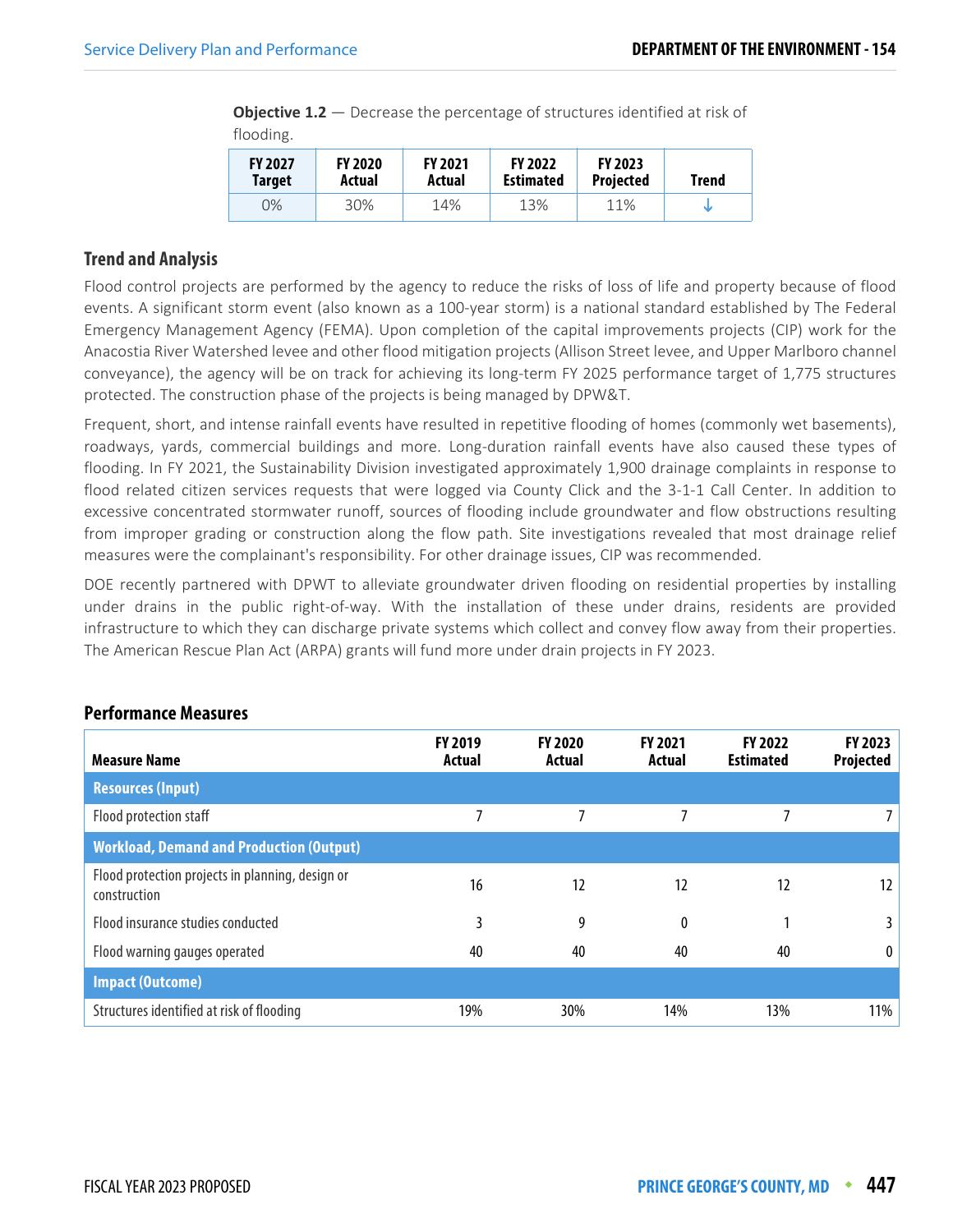**Goal 2** — To provide residential waste recovery.

| <b>FY 2027</b><br><b>Target</b> | <b>FY 2020</b><br>Actual | <b>FY 2021</b><br>Actual | <b>FY 2022</b><br><b>Estimated</b> | <b>FY 2023</b><br>Projected | <b>Trend</b> |  |  |  |  |  |  |
|---------------------------------|--------------------------|--------------------------|------------------------------------|-----------------------------|--------------|--|--|--|--|--|--|
| 29%                             | 23%                      | 33%                      | 33%                                | 33%                         |              |  |  |  |  |  |  |

**Objective 2.1** — Increase the residential recycling rate.

#### **Trend and Analysis**

The continued expansion of the residential curbside collection food scrap program in FY 2022 will further increase the waste diversion rate resulting in less landfill materials. With a goal for a Countywide food scrap collection program by the end of June 2022, the County will be at the forefront of residential organic diversion in Maryland.

Prince George's County received the full five percent source reduction credit by MDE for CY 2020. The CY 2020 Recycling rate and source reduction credit has not been released from MDE; but was anticipated by December 2021.

| <b>Measure Name</b>                                           | FY 2019<br>Actual | <b>FY 2020</b><br>Actual | <b>FY 2021</b><br><b>Actual</b> | <b>FY 2022</b><br><b>Estimated</b> | FY 2023<br>Projected |
|---------------------------------------------------------------|-------------------|--------------------------|---------------------------------|------------------------------------|----------------------|
| <b>Resources (Input)</b>                                      |                   |                          |                                 |                                    |                      |
| Recycling staff                                               | 8                 | 14                       | 11                              | 13                                 | 13                   |
| <b>Workload, Demand and Production (Output)</b>               |                   |                          |                                 |                                    |                      |
| Households participating in residential curbside<br>recycling | 166,682           | 176,218                  | 168,000                         | 176,218                            | 177,000              |
| Tons of solid waste recaptured by residential<br>recycling    | 44,015            | 42,189                   | 56,258                          | 57,000                             | 58,000               |
| <b>Impact (Outcome)</b>                                       |                   |                          |                                 |                                    |                      |
| Residential solid waste recaptured through recycling          | 26%               | 23%                      | 33%                             | 33%                                | 33%                  |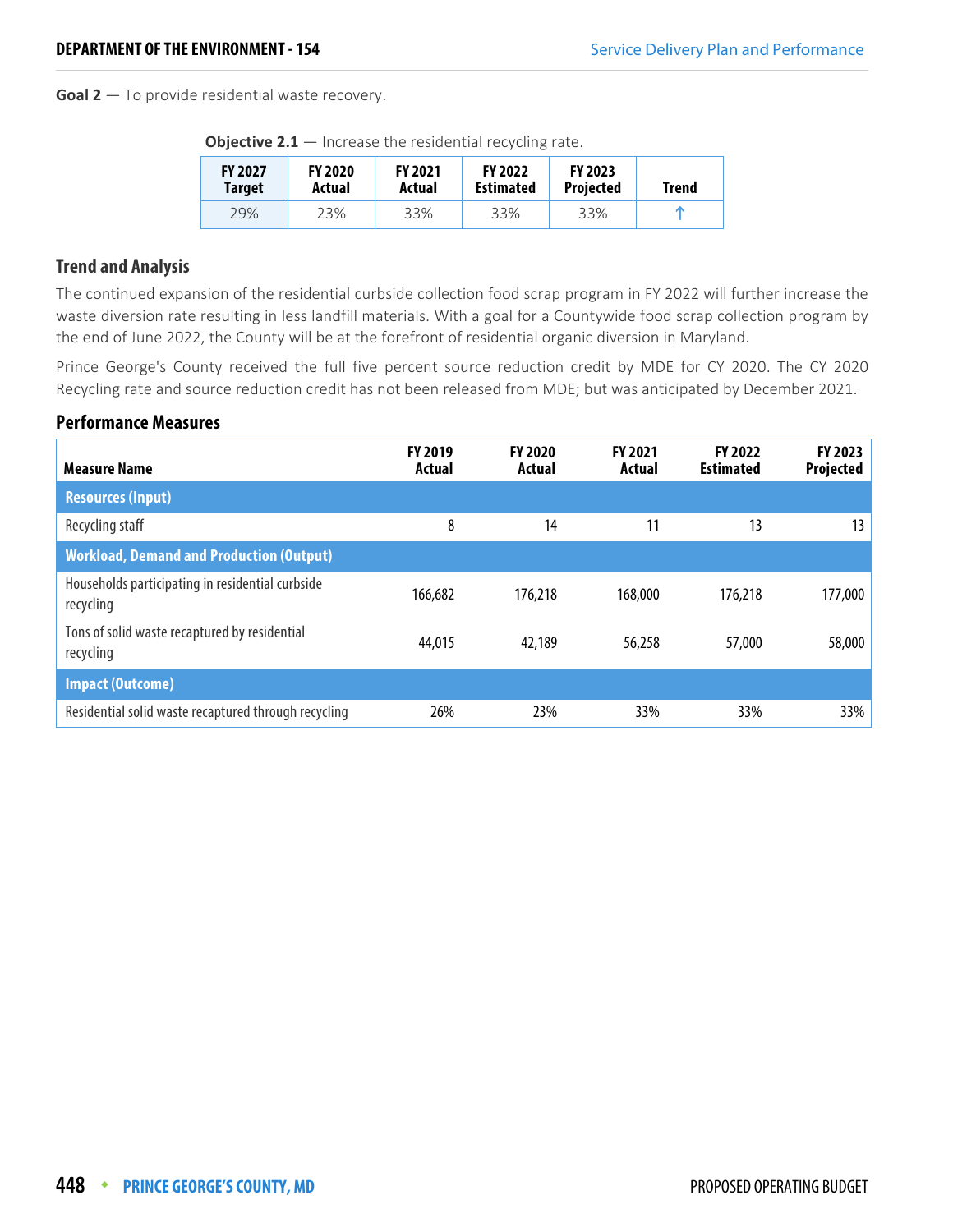**Goal 3** — To enhance the quality of life in the natural environment.

| <b>FY 2027</b><br><b>Target</b> | <b>FY 2020</b><br>Actual | <b>FY 2021</b><br>Actual | <b>FY 2022</b><br><b>Estimated</b> | <b>FY 2023</b><br>Projected | Trend |  |  |  |
|---------------------------------|--------------------------|--------------------------|------------------------------------|-----------------------------|-------|--|--|--|
| 135                             | 113                      | 84                       | 100                                | 100                         |       |  |  |  |

**Objective 3.1** — Reduce the amount of litter in the county.

#### **Trend and Analysis**

Litter and illegal dumping continue to be major concerns in the county. The US Environmental Protection Agency (EPA) established a trash Total Maximum Daily Load (TMDL) for the Anacostia basin. It requires the County to reduce its litter load by 170,628 pounds per year. The Litter Reduction Manager has been named Litter Czar and charged with leading a litter task force. Staff continues to deliver services and products that support the County Executive's Beautification Initiative and also position the County to meet the litter reduction requirements in our NPDES/MS4 Permit.

In FY 2021, the Department developed an activity book series on how to reduce marine debris for K - 12 students and purchased 11 dual solar powered trash and recycling Big Belly stations. These stations will be installed at bus stops in FY 2022. More stations will be purchased in FY 2022 and FY 2023.

The Department installed a third Bandalong trash trap along Cabin Branch Road in Capitol Heights in FY 2021. This trap intercepts in-stream litter and positions the County to meet MS4 Permit required annual litter reduction target of 170,628 pounds.

The Department continues to fund and manage the County's anti-litter marketing campaign. The vendor continues to develop messaging and materials that promote County pride by encouraging positive behaviors and supporting enforcement, infrastructure and policy changes that improve the environment. The campaign takes a targeted approach to reach audiences and areas impacted the most by litter and illegal dumping.

| <b>Measure Name</b>                                 | <b>FY 2019</b><br>Actual | FY 2020<br>Actual | <b>FY 2021</b><br>Actual | <b>FY 2022</b><br><b>Estimated</b> | <b>FY 2023</b><br>Projected |  |
|-----------------------------------------------------|--------------------------|-------------------|--------------------------|------------------------------------|-----------------------------|--|
| <b>Resources (Input)</b>                            |                          |                   |                          |                                    |                             |  |
| Anti-litter program staff                           | 2                        |                   | 2                        | 2                                  |                             |  |
| Outreach and education staff                        | 2                        |                   | 2                        | 2                                  |                             |  |
| <b>Workload, Demand and Production (Output)</b>     |                          |                   |                          |                                    |                             |  |
| Comprehensive community clean events held           | 21                       | 6                 | 21                       | 21                                 | 21                          |  |
| Volunteer community clean events held               | 11                       | 20                | 52                       | 52                                 | 52                          |  |
| Clean up events within the Anacostia Watershed      | 48                       | 19                | 20                       | 20                                 | 20                          |  |
| <b>Efficiency</b>                                   |                          |                   |                          |                                    |                             |  |
| Volunteer community clean events held per staff     | 43                       | 5                 | 26                       | 26                                 | 26                          |  |
| <b>Impact (Outcome)</b>                             |                          |                   |                          |                                    |                             |  |
| Tons of litter removed from the Anacostia Watershed | 113                      | 113               | 84                       | 100                                | 100                         |  |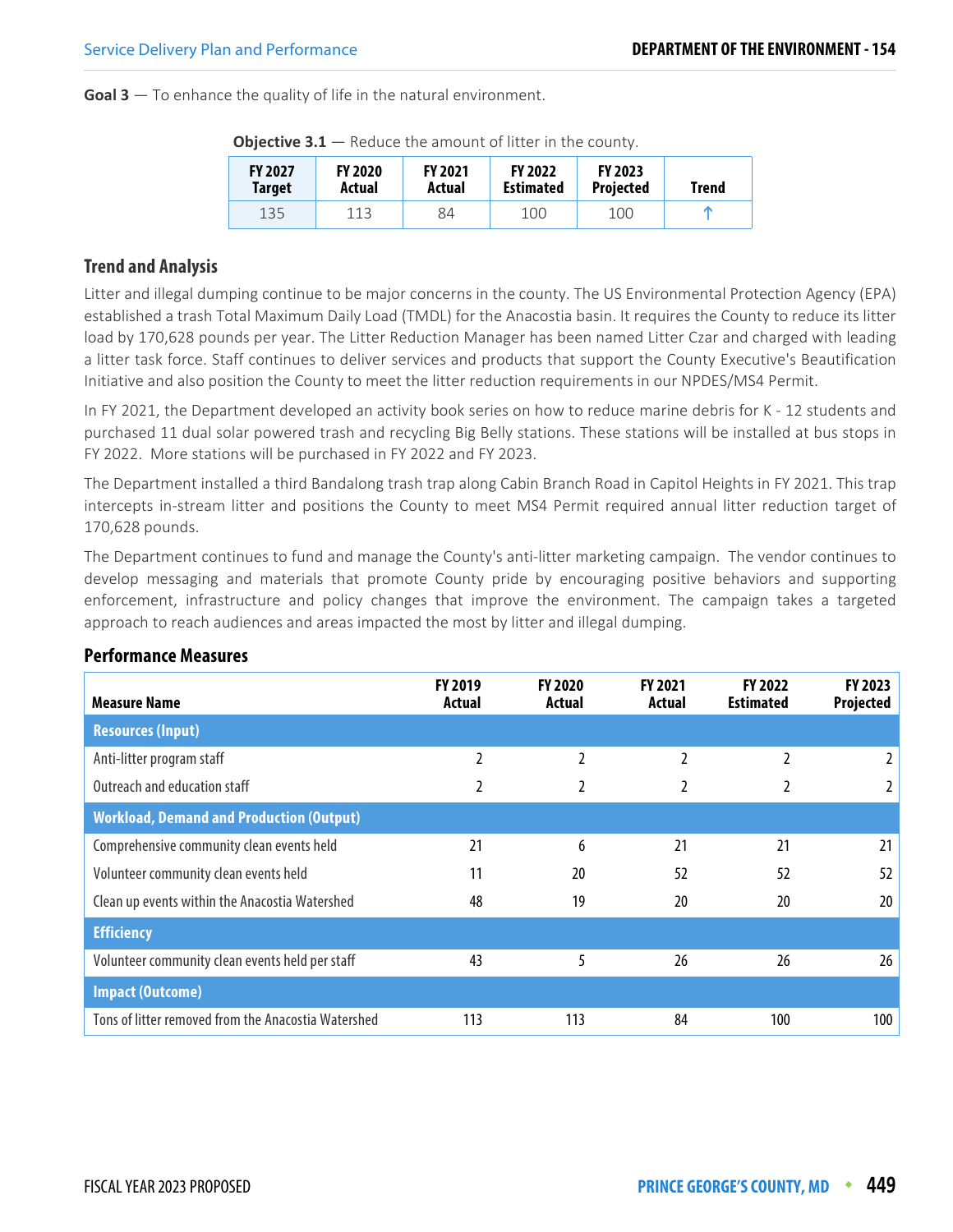**Objective 3.2** – Increase tree planting in schools and communities.

| <b>FY 2027</b> | <b>FY 2020</b> | <b>FY 2021</b> | <b>FY 2022</b>   | <b>FY 2023</b>   | Trend |
|----------------|----------------|----------------|------------------|------------------|-------|
| <b>Target</b>  | Actual         | Actual         | <b>Estimated</b> | <b>Projected</b> |       |
| 18             | 0.40           | 0.45           |                  |                  | æ     |

#### **Trend and Analysis**

The County has lost tree canopy, going from approximately 53% in 2014 to approximately 51% in 2018. Tree canopy is the layer of leaves, branches, and stems of trees that cover the ground. This encompasses a net loss of approximately 7,000 acres of canopy. Much of this loss occurred in urban areas, where tree canopy was already low. Communities with insufficient tree cover already experience negative health and environmental impacts.

Trees are credited based on the square footage of the predicted canopy spread in 10 years. Further, it is estimated that 167 trees will cover one acre when a tree reaches maturity. The EPA reports that a tree planted in an urban setting and allowed to grow for 10 years, removes 23.2 pounds of greenhouse gas.

Planting 1,200 trees will cover seven acres and reduce greenhouse gas emission by 29 tons. Tree canopy is used as a proxy for greenhouse gas reduction. This objective is intended to sustain communities by increasing the tree canopy to reduce the County's carbon footprint through sequestration of greenhouse gas (CO2) for improved air quality in the County. Historical data, in some cases, is not available. Tree planting enhances property values and cools streets and homes. In addition, trees act as mini reservoirs helping reduce the impact of polluted runoff.

| <b>Measure Name</b>                             | <b>FY 2019</b><br>Actual | <b>FY 2020</b><br>Actual | <b>FY 2021</b><br>Actual | <b>FY 2022</b><br><b>Estimated</b> | FY 2023<br>Projected |
|-------------------------------------------------|--------------------------|--------------------------|--------------------------|------------------------------------|----------------------|
| <b>Resources (Input)</b>                        |                          |                          |                          |                                    |                      |
| Outreach and education staff                    | 2                        | $\overline{2}$           |                          | 2                                  | 2 <sup>1</sup>       |
| <b>Workload, Demand and Production (Output)</b> |                          |                          |                          |                                    |                      |
| Trees planted                                   | n/a                      | 58                       | 76                       | 200                                | 500                  |
| <b>Efficiency</b>                               |                          |                          |                          |                                    |                      |
| Trees planted per staff                         | n/a                      | 29                       | 38                       | 55                                 | 250                  |
| <b>Impact (Outcome)</b>                         |                          |                          |                          |                                    |                      |
| Tree canopy as result of trees planted          | n/a                      | 0.40                     | 0.45                     | 1.2                                | 3                    |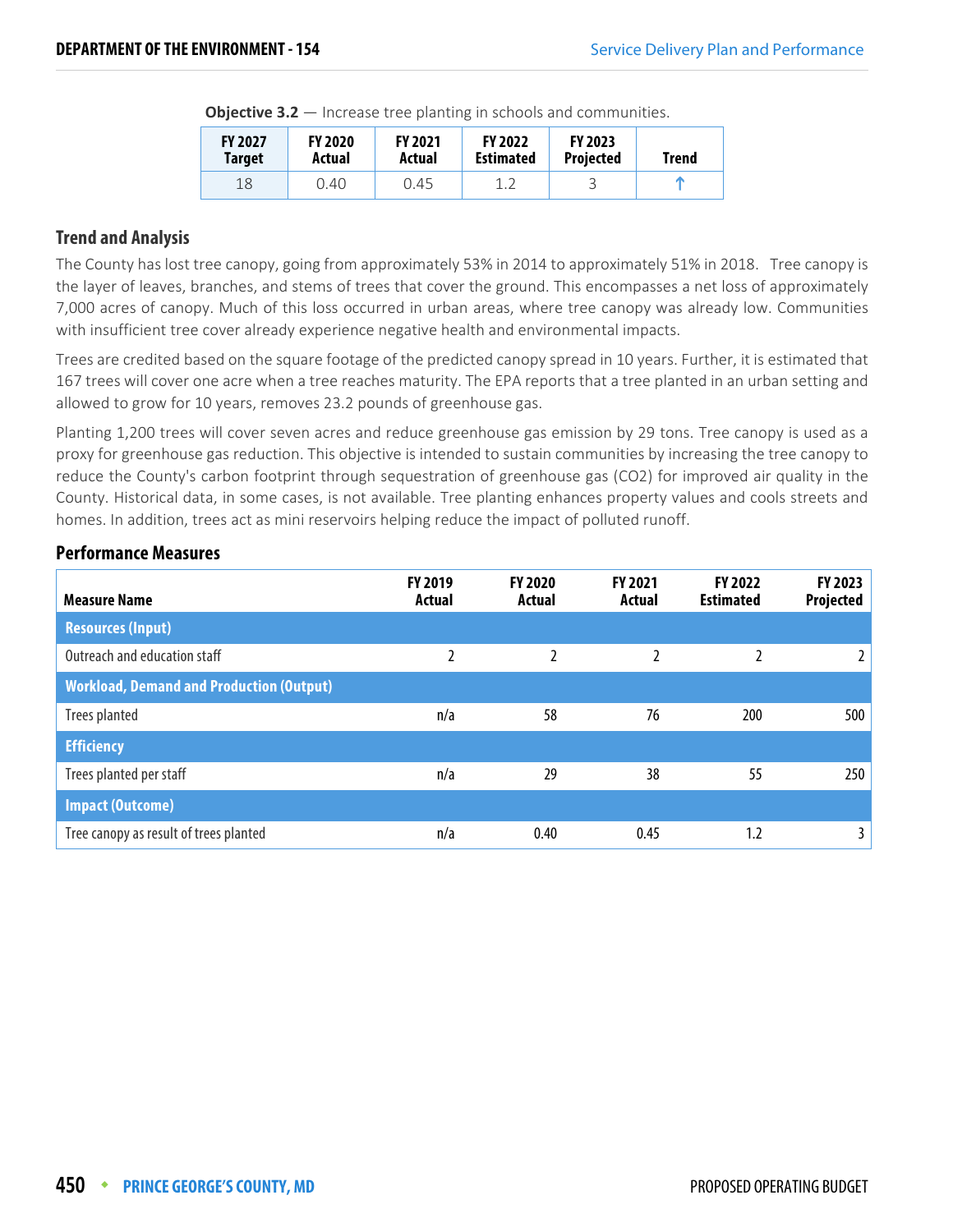**Goal 4** — To provide animal management and adoption services to ensure the safety and welfare of animals.

**Objective 4.1** – Increase the placement of animals as a percentage of intakes into forever homes and/or facilities.

| <b>FY 2027</b><br>Target | <b>FY 2020</b><br>Actual | <b>FY 2021</b><br>Actual | <b>FY 2022</b><br><b>Estimated</b> | <b>FY 2023</b><br><b>Projected</b> | <b>Trend</b> |
|--------------------------|--------------------------|--------------------------|------------------------------------|------------------------------------|--------------|
| 85%                      | 73%                      | 78%                      | 80%                                | 81%                                |              |

#### **Trend and Analysis**

Animal Services Division continues to strive to reach its number one goal for placing animals by increasing adoption promotions with rescue organizations, Trap Neuter & Return partnerships and utilizing the foster program and lowcost spay neuter clinic. The live release rate for FY 2020 was 76% and 78.5% for FY 2021. This is consistent with the goal and objective to increase the placement of animals in loving forever homes.

| <b>Measure Name</b>                                        | <b>FY 2019</b><br>Actual | <b>FY 2020</b><br>Actual | <b>FY 2021</b><br>Actual | <b>FY 2022</b><br><b>Estimated</b> | FY 2023<br>Projected |
|------------------------------------------------------------|--------------------------|--------------------------|--------------------------|------------------------------------|----------------------|
| <b>Resources (Input)</b>                                   |                          |                          |                          |                                    |                      |
| Animal control officers                                    | 14                       | 12                       | 16                       | 16                                 | 16                   |
| <b>Workload, Demand and Production (Output)</b>            |                          |                          |                          |                                    |                      |
| Off-site adoption events held                              | 44                       | 8                        | 12                       | 12                                 | 14                   |
| On-site adoption events held                               | 62                       | 57                       | 12                       | 12                                 | 14                   |
| Intakes - dogs                                             | 4,028                    | 3,390                    | 2,346                    | 2,416                              | 2,488                |
| Intakes - cats                                             | 4,153                    | 2,927                    | 2,160                    | 2,225                              | 2,292                |
| Adoption applications received                             | 2,937                    | 2,705                    | 1,429                    | 1,458                              | 1,487                |
| <b>Impact (Outcome)</b>                                    |                          |                          |                          |                                    |                      |
| Live Release Rate (as a percentage of adoptable<br>intake) | 73%                      | 76%                      | 78%                      | 80%                                | 81%                  |